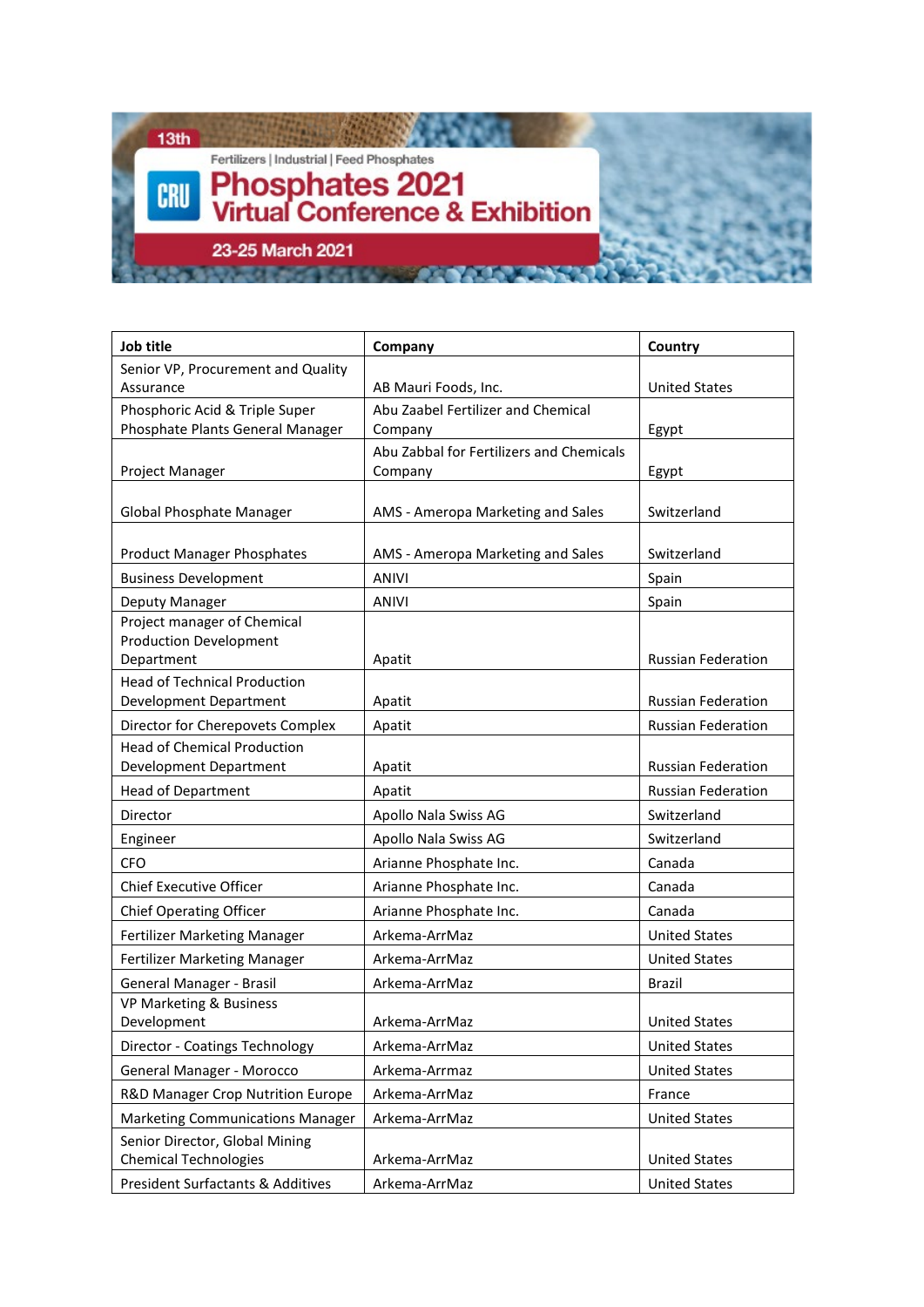| <b>Marketing Manager Mining</b>             | Arkema-ArrMaz                           | <b>United States</b> |
|---------------------------------------------|-----------------------------------------|----------------------|
| <b>GM Crop Nutrient &amp; Mining Europe</b> |                                         |                      |
| & APAC                                      | Arkema-ArrMaz                           | <b>United States</b> |
|                                             | Arkema-ArrMaz                           | <b>United States</b> |
| Directeur Commercial                        | Arkema-ArrMaz                           | <b>United States</b> |
| <b>GM China</b>                             | Arkema-ArrMaz                           | <b>United States</b> |
| Team Leader, Coatings Technical             |                                         |                      |
| Service                                     | Arkema-ArrMaz                           | <b>United States</b> |
| <b>Vice President Crop Nutrients</b>        |                                         |                      |
| (Americas & Australia)                      | Arkema-ArrMaz                           | <b>United States</b> |
| Salesman Engineer                           | Arkema-Arrmaz                           | <b>Brazil</b>        |
| <b>Business Manager - EMEA</b>              | Armatec Environmental                   | United Kingdom       |
| Draftsman                                   | <b>ASC</b>                              | Egypt                |
| COO                                         | Asturiana de Fertilizantes, S.A.        | Spain                |
| <b>Chemical Engineer</b>                    | Bagfaş A.Ş                              | Turkey               |
|                                             | <b>Baobab Mining and Chemicals</b>      |                      |
| DAF                                         | Corporation, SA                         | Senegal              |
|                                             | <b>Baobab Mining and Chemicals</b>      |                      |
| Directeur Général                           | Corporation, SA                         | Senegal              |
| <b>Vice President</b>                       | Barr Engineering Co.                    | <b>United States</b> |
| <b>Global Flotation Specialist</b>          | <b>BASF</b>                             | <b>Brazil</b>        |
| <b>Flotation Specialist</b>                 | <b>BASF SE</b>                          | Germany              |
| Editor - Fertilizer International           |                                         |                      |
| Magazine                                    | <b>BCInsight</b>                        | United Kingdom       |
| Sales/Marketing/Subscriptions<br>Manager    | <b>BCInsight</b>                        | United Kingdom       |
| Principal Process Specialist -              |                                         |                      |
| Phosphate Beneficiation                     | Bechtel                                 | Australia            |
| Sales Manager                               | Begg Cousland Envirotec Limited         | United Kingdom       |
| Senior Sales Engineer                       | Begg Cousland Envirotec Limited         | United Kingdom       |
| <b>Managing Director</b>                    | Begg Cousland Envirotec Limited         | United Kingdom       |
| Sales Director                              | Begg Cousland Envirotec Limited         | United Kingdom       |
|                                             |                                         |                      |
| <b>Chief Financial Officer</b>              | Bifox Limited / Fosfatos de Caldera SpA | Australia            |
| <b>Production Plant Manager</b>             |                                         |                      |
| Phosphates Production                       | <b>BK Giulini GmbH</b>                  | Germany              |
| European Product Manager                    | <b>Brenntag Austria Holding GmbH</b>    | Austria              |
| <b>Technical Director</b>                   | C.I.F.C. Pvt Ltd                        | India                |
| Process Engineer N&P                        | Casale SA                               | Switzerland          |
| <b>Market Director</b>                      | Chanhen                                 | China                |
| Director                                    | Chemseals Engineering Pvt Ltd           | India                |
| Engenheiro de Produção                      | <b>CMOC Brasil</b>                      | <b>Brazil</b>        |
| President                                   | Con-Sul, Inc.                           | <b>United States</b> |
| <b>General Manager (Operations</b>          |                                         |                      |
| Improvement)                                | Coromandel International Limited        | India                |
| Manager-Operations                          | Coromandel International Limited        | India                |
| Manager                                     | Coromandel International limited        | India                |
| Senior Manager                              | Coromandel International Limited        | India                |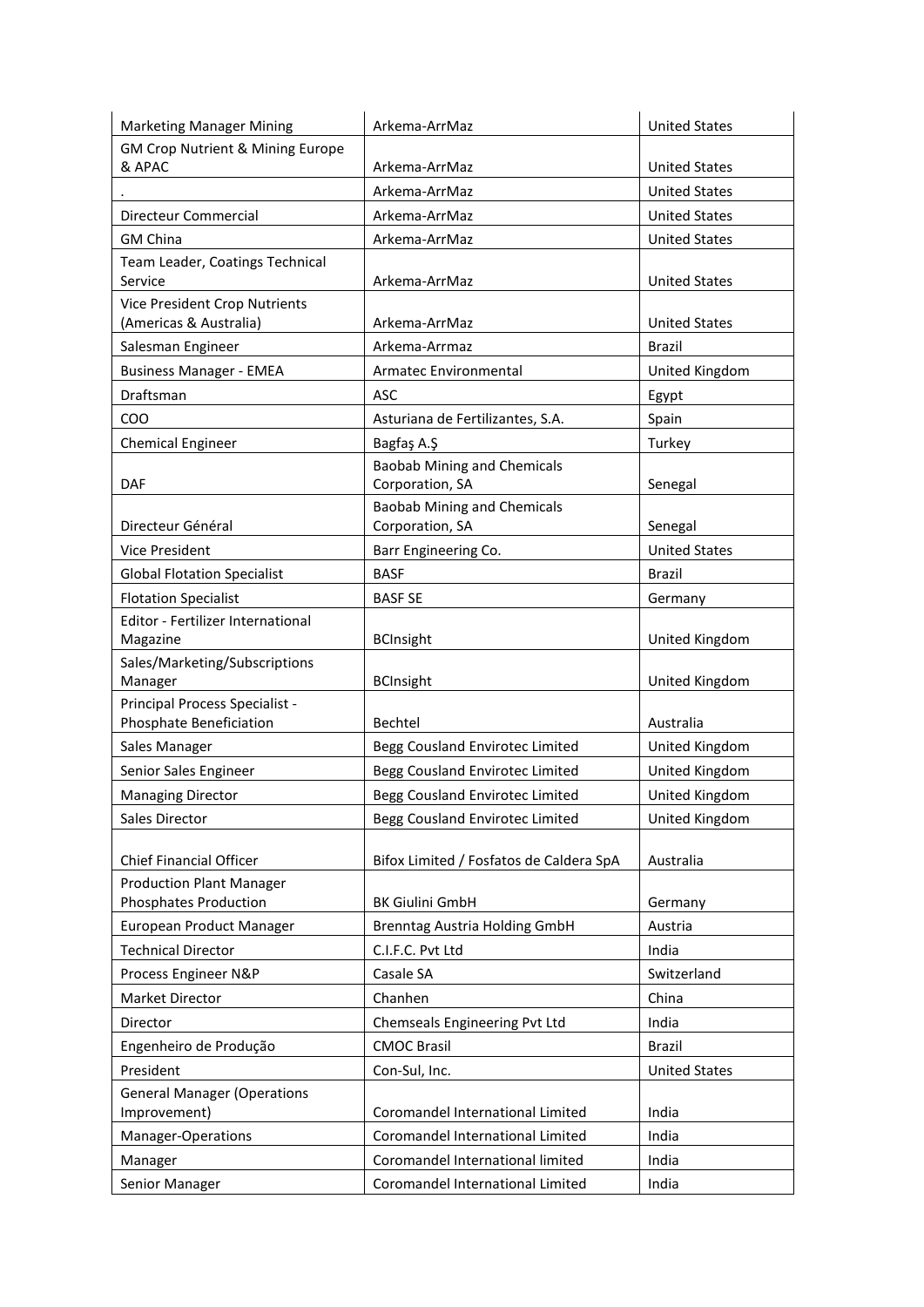| Project Manager                                           | Covestro Deutschland AG | Germany              |
|-----------------------------------------------------------|-------------------------|----------------------|
| Earth Movement Equipment                                  |                         |                      |
| Purchase Engineer                                         | <b>CPG</b>              | Tunisia              |
| Maintenance Engineer (Chef de<br>Service)                 | <b>CPG</b>              | Tunisia              |
|                                                           | <b>CPG</b>              | Tunisia              |
| Engineer                                                  | <b>CPG</b>              | Tunisia              |
| <b>Mechanical Engineer</b>                                |                         |                      |
| Portfolio Director, Events                                | <b>CRU</b>              | United Kingdom       |
| Portfolio Director, Events<br>Sponsorship and Exhibitions | <b>CRU</b>              | United Kingdom       |
| Manager                                                   | <b>CRU</b>              | United Kingdom       |
| CEO of Events                                             | <b>CRU</b>              | United Kingdom       |
| <b>Event Manager</b>                                      | <b>CRU</b>              | United Kingdom       |
| Senior Event Client Services Manager                      | <b>CRU</b>              | United Kingdom       |
| Senior Event Organiser                                    | <b>CRU</b>              | United Kingdom       |
| Marketing                                                 | <b>CRU</b>              | United Kingdom       |
| Head of Event Client Services and                         |                         |                      |
| <b>Event Operations</b>                                   | <b>CRU</b>              | United Kingdom       |
| <b>Events Client Services Executive</b>                   | <b>CRU</b>              | United Kingdom       |
| Senior Event Client Services Manager                      | <b>CRU</b>              | United Kingdom       |
| <b>Head of Fertilizer Analysis</b>                        | <b>CRU</b>              | United Kingdom       |
| Senior Analyst, Phosphate Fertilizer                      | <b>CRU</b>              | United Kingdom       |
| Analyst                                                   | <b>CRU</b>              | United Kingdom       |
| VP Sales EMEA & Head of Licencing                         | <b>CRU</b>              | United Kingdom       |
| <b>Business Development Manager -</b><br>Europe           | <b>CRU</b>              | United Kingdom       |
| <b>Business Development Manager</b>                       | <b>CRU</b>              | India                |
| Regional Director, Russia, Eastern                        |                         |                      |
| <b>Europe and Central Asia</b>                            | <b>CRU</b>              | United Kingdom       |
| <b>Account Executive</b>                                  | <b>CRU</b>              | United Kingdom       |
| APAC and Middle East Account                              |                         |                      |
| Executive                                                 | <b>CRU</b>              | United Kingdom       |
| Regional Director, India, Middle East<br>and Africa       | <b>CRU</b>              | United Kingdom       |
| <b>Regional Director Europe</b>                           | <b>CRU</b>              | United Kingdom       |
| <b>Business Development Manager</b>                       | <b>CRU</b>              | United Kingdom       |
| Editor in Chief                                           | <b>CRU</b>              | United Kingdom       |
| Markets Editor, Potash                                    | <b>CRU</b>              | United Kingdom       |
| Senior Markets editor, Phosphates                         | <b>CRU</b>              | United Kingdom       |
| Research Analyst, Fertilizers                             | <b>CRU</b>              | United Kingdom       |
| Analyst                                                   | <b>CRU</b>              | United Kingdom       |
| Fertilizer Costs Analyst                                  | <b>CRU</b>              | United Kingdom       |
| Analyst - Fertilizers                                     | <b>CRU</b>              | India                |
| Senior Analyst, Fertilizers                               | <b>CRU</b>              | <b>United States</b> |
| <b>Business Development Manager</b>                       | De Smet AGRO SA         | Belgium              |
| Analyst                                                   | Dead Sea Works Ltd      | Israel               |
| Marketing                                                 | Dead Sea Works Ltd      | Israel               |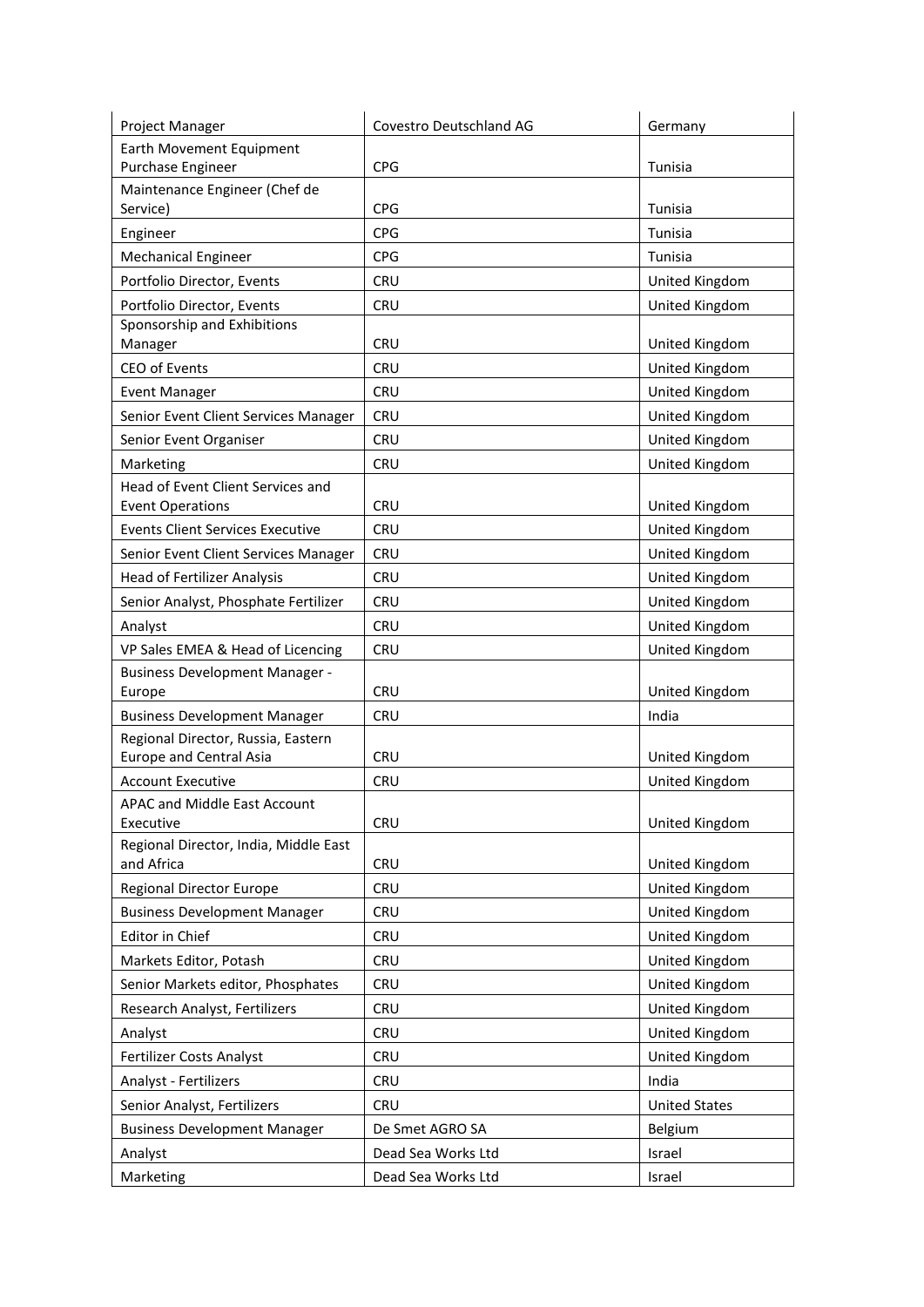| <b>Executive Vice President - Operations</b><br>India<br><b>Delattre Levivier Maroc</b><br><b>Purchasing Manager</b><br>Morocco<br>Sales Director - Chemicals<br>Desmet Ballestra SpA<br>Italy<br><b>Marketing Coordinator</b><br>Desmet Ballestra SpA<br>Italy<br>Director of Engineering & Projects<br>Director of Engineering & Projects<br>Egypt<br>Head of R&D<br>EasyMining<br>Sweden<br>Sweden<br>Product and Market Developer<br>EasyMining<br><b>MD</b><br>Ecofiltration sp. z o.o.<br>Poland<br>Eti Bakir<br>Turkey<br><b>Chemical Engineer</b><br>Process Engineer<br>Eti Bakir<br>Turkey<br>Turkey<br>Engineer<br>Eti Bakir<br>Turkey<br>Process Engineer<br>Eti Bakir<br><b>Production Manager</b><br>Turkey<br>Eti Bakır A.Ş.<br>Sales Manager<br>Eti Bakır A.Ş.<br>Turkey<br>Mine and Mineral Process Engineer<br>Eti Bakır A.Ş.<br>Turkey<br>Eti bakır A.Ş.<br>Turkey<br><b>Chemical Engineer</b><br><b>Chemical Engineer</b><br>Eti Bakır A.Ş. Mazıdağı Fertilizer Complex<br>Turkey<br>Eti Bakir Company<br>Turkey<br>Maintenance Superintendent<br>Eti Gubre<br>Turkey<br><b>Chemical Engineer</b><br><b>Chemical Engineer</b><br>Etibakır<br>Turkey<br>Plant manager<br>Etibakir Mazidagi A.Ş.<br>Turkey<br>Senior Sales Engineer<br>ETSS/Sulzer agent in Egypt<br>Egypt<br>Eurochem<br>Analyst<br>Russia<br>directorof maitenance<br>Eurochem<br><b>Russian Federation</b><br>EuroChem-BMU<br><b>Russian Federation</b><br>Senior Specialist<br>EuroChem-BMU<br><b>Works Manager</b><br><b>Russian Federation</b><br><b>Technical Director</b><br>EuroChem-BMU<br><b>Russian Federation</b><br>Deputy Head of Unit. Directorate<br>General for Internal Market,<br>Industry, Entrepreneurship and<br>SME's<br><b>European Commission</b><br>Belgium<br>European Sustainable Phosphorus<br>Platform<br>President, ESPP<br>Austria<br>European Sustainable Phosphorus<br>Platform<br><b>General Secretary</b><br>United Kingdom<br><b>Production Director</b><br>Evergrow<br>Egypt<br><b>Evergrow For Speciality Fertilizers</b><br>Projects Manager<br>Egypt<br>Fatima Fertilizer Company Limited<br>Pakistan<br>Process Engineer<br>Fatima Fertilizer Company Limited<br>Process Engineer<br>Pakistan<br>Senior Process Engineer<br>Fatima Fertilizers Company<br>Pakistan<br>Federated Co-operatives Ltd.<br>Fertilizer Manager<br>Canada<br>Feedinfo<br><b>United States</b><br>Analyst<br>Senior Agriculture & Environment<br>Officer<br>Fertilizers Europe<br>Belgium | Deepak Fertilisers and Petrochemical |  |
|------------------------------------------------------------------------------------------------------------------------------------------------------------------------------------------------------------------------------------------------------------------------------------------------------------------------------------------------------------------------------------------------------------------------------------------------------------------------------------------------------------------------------------------------------------------------------------------------------------------------------------------------------------------------------------------------------------------------------------------------------------------------------------------------------------------------------------------------------------------------------------------------------------------------------------------------------------------------------------------------------------------------------------------------------------------------------------------------------------------------------------------------------------------------------------------------------------------------------------------------------------------------------------------------------------------------------------------------------------------------------------------------------------------------------------------------------------------------------------------------------------------------------------------------------------------------------------------------------------------------------------------------------------------------------------------------------------------------------------------------------------------------------------------------------------------------------------------------------------------------------------------------------------------------------------------------------------------------------------------------------------------------------------------------------------------------------------------------------------------------------------------------------------------------------------------------------------------------------------------------------------------------------------------------------------------------------------------------------------------------------------------------------------------------------------------------------------------------------------------------|--------------------------------------|--|
|                                                                                                                                                                                                                                                                                                                                                                                                                                                                                                                                                                                                                                                                                                                                                                                                                                                                                                                                                                                                                                                                                                                                                                                                                                                                                                                                                                                                                                                                                                                                                                                                                                                                                                                                                                                                                                                                                                                                                                                                                                                                                                                                                                                                                                                                                                                                                                                                                                                                                                | Corporation Ltd                      |  |
|                                                                                                                                                                                                                                                                                                                                                                                                                                                                                                                                                                                                                                                                                                                                                                                                                                                                                                                                                                                                                                                                                                                                                                                                                                                                                                                                                                                                                                                                                                                                                                                                                                                                                                                                                                                                                                                                                                                                                                                                                                                                                                                                                                                                                                                                                                                                                                                                                                                                                                |                                      |  |
|                                                                                                                                                                                                                                                                                                                                                                                                                                                                                                                                                                                                                                                                                                                                                                                                                                                                                                                                                                                                                                                                                                                                                                                                                                                                                                                                                                                                                                                                                                                                                                                                                                                                                                                                                                                                                                                                                                                                                                                                                                                                                                                                                                                                                                                                                                                                                                                                                                                                                                |                                      |  |
|                                                                                                                                                                                                                                                                                                                                                                                                                                                                                                                                                                                                                                                                                                                                                                                                                                                                                                                                                                                                                                                                                                                                                                                                                                                                                                                                                                                                                                                                                                                                                                                                                                                                                                                                                                                                                                                                                                                                                                                                                                                                                                                                                                                                                                                                                                                                                                                                                                                                                                |                                      |  |
|                                                                                                                                                                                                                                                                                                                                                                                                                                                                                                                                                                                                                                                                                                                                                                                                                                                                                                                                                                                                                                                                                                                                                                                                                                                                                                                                                                                                                                                                                                                                                                                                                                                                                                                                                                                                                                                                                                                                                                                                                                                                                                                                                                                                                                                                                                                                                                                                                                                                                                |                                      |  |
|                                                                                                                                                                                                                                                                                                                                                                                                                                                                                                                                                                                                                                                                                                                                                                                                                                                                                                                                                                                                                                                                                                                                                                                                                                                                                                                                                                                                                                                                                                                                                                                                                                                                                                                                                                                                                                                                                                                                                                                                                                                                                                                                                                                                                                                                                                                                                                                                                                                                                                |                                      |  |
|                                                                                                                                                                                                                                                                                                                                                                                                                                                                                                                                                                                                                                                                                                                                                                                                                                                                                                                                                                                                                                                                                                                                                                                                                                                                                                                                                                                                                                                                                                                                                                                                                                                                                                                                                                                                                                                                                                                                                                                                                                                                                                                                                                                                                                                                                                                                                                                                                                                                                                |                                      |  |
|                                                                                                                                                                                                                                                                                                                                                                                                                                                                                                                                                                                                                                                                                                                                                                                                                                                                                                                                                                                                                                                                                                                                                                                                                                                                                                                                                                                                                                                                                                                                                                                                                                                                                                                                                                                                                                                                                                                                                                                                                                                                                                                                                                                                                                                                                                                                                                                                                                                                                                |                                      |  |
|                                                                                                                                                                                                                                                                                                                                                                                                                                                                                                                                                                                                                                                                                                                                                                                                                                                                                                                                                                                                                                                                                                                                                                                                                                                                                                                                                                                                                                                                                                                                                                                                                                                                                                                                                                                                                                                                                                                                                                                                                                                                                                                                                                                                                                                                                                                                                                                                                                                                                                |                                      |  |
|                                                                                                                                                                                                                                                                                                                                                                                                                                                                                                                                                                                                                                                                                                                                                                                                                                                                                                                                                                                                                                                                                                                                                                                                                                                                                                                                                                                                                                                                                                                                                                                                                                                                                                                                                                                                                                                                                                                                                                                                                                                                                                                                                                                                                                                                                                                                                                                                                                                                                                |                                      |  |
|                                                                                                                                                                                                                                                                                                                                                                                                                                                                                                                                                                                                                                                                                                                                                                                                                                                                                                                                                                                                                                                                                                                                                                                                                                                                                                                                                                                                                                                                                                                                                                                                                                                                                                                                                                                                                                                                                                                                                                                                                                                                                                                                                                                                                                                                                                                                                                                                                                                                                                |                                      |  |
|                                                                                                                                                                                                                                                                                                                                                                                                                                                                                                                                                                                                                                                                                                                                                                                                                                                                                                                                                                                                                                                                                                                                                                                                                                                                                                                                                                                                                                                                                                                                                                                                                                                                                                                                                                                                                                                                                                                                                                                                                                                                                                                                                                                                                                                                                                                                                                                                                                                                                                |                                      |  |
|                                                                                                                                                                                                                                                                                                                                                                                                                                                                                                                                                                                                                                                                                                                                                                                                                                                                                                                                                                                                                                                                                                                                                                                                                                                                                                                                                                                                                                                                                                                                                                                                                                                                                                                                                                                                                                                                                                                                                                                                                                                                                                                                                                                                                                                                                                                                                                                                                                                                                                |                                      |  |
|                                                                                                                                                                                                                                                                                                                                                                                                                                                                                                                                                                                                                                                                                                                                                                                                                                                                                                                                                                                                                                                                                                                                                                                                                                                                                                                                                                                                                                                                                                                                                                                                                                                                                                                                                                                                                                                                                                                                                                                                                                                                                                                                                                                                                                                                                                                                                                                                                                                                                                |                                      |  |
|                                                                                                                                                                                                                                                                                                                                                                                                                                                                                                                                                                                                                                                                                                                                                                                                                                                                                                                                                                                                                                                                                                                                                                                                                                                                                                                                                                                                                                                                                                                                                                                                                                                                                                                                                                                                                                                                                                                                                                                                                                                                                                                                                                                                                                                                                                                                                                                                                                                                                                |                                      |  |
|                                                                                                                                                                                                                                                                                                                                                                                                                                                                                                                                                                                                                                                                                                                                                                                                                                                                                                                                                                                                                                                                                                                                                                                                                                                                                                                                                                                                                                                                                                                                                                                                                                                                                                                                                                                                                                                                                                                                                                                                                                                                                                                                                                                                                                                                                                                                                                                                                                                                                                |                                      |  |
|                                                                                                                                                                                                                                                                                                                                                                                                                                                                                                                                                                                                                                                                                                                                                                                                                                                                                                                                                                                                                                                                                                                                                                                                                                                                                                                                                                                                                                                                                                                                                                                                                                                                                                                                                                                                                                                                                                                                                                                                                                                                                                                                                                                                                                                                                                                                                                                                                                                                                                |                                      |  |
|                                                                                                                                                                                                                                                                                                                                                                                                                                                                                                                                                                                                                                                                                                                                                                                                                                                                                                                                                                                                                                                                                                                                                                                                                                                                                                                                                                                                                                                                                                                                                                                                                                                                                                                                                                                                                                                                                                                                                                                                                                                                                                                                                                                                                                                                                                                                                                                                                                                                                                |                                      |  |
|                                                                                                                                                                                                                                                                                                                                                                                                                                                                                                                                                                                                                                                                                                                                                                                                                                                                                                                                                                                                                                                                                                                                                                                                                                                                                                                                                                                                                                                                                                                                                                                                                                                                                                                                                                                                                                                                                                                                                                                                                                                                                                                                                                                                                                                                                                                                                                                                                                                                                                |                                      |  |
|                                                                                                                                                                                                                                                                                                                                                                                                                                                                                                                                                                                                                                                                                                                                                                                                                                                                                                                                                                                                                                                                                                                                                                                                                                                                                                                                                                                                                                                                                                                                                                                                                                                                                                                                                                                                                                                                                                                                                                                                                                                                                                                                                                                                                                                                                                                                                                                                                                                                                                |                                      |  |
|                                                                                                                                                                                                                                                                                                                                                                                                                                                                                                                                                                                                                                                                                                                                                                                                                                                                                                                                                                                                                                                                                                                                                                                                                                                                                                                                                                                                                                                                                                                                                                                                                                                                                                                                                                                                                                                                                                                                                                                                                                                                                                                                                                                                                                                                                                                                                                                                                                                                                                |                                      |  |
|                                                                                                                                                                                                                                                                                                                                                                                                                                                                                                                                                                                                                                                                                                                                                                                                                                                                                                                                                                                                                                                                                                                                                                                                                                                                                                                                                                                                                                                                                                                                                                                                                                                                                                                                                                                                                                                                                                                                                                                                                                                                                                                                                                                                                                                                                                                                                                                                                                                                                                |                                      |  |
|                                                                                                                                                                                                                                                                                                                                                                                                                                                                                                                                                                                                                                                                                                                                                                                                                                                                                                                                                                                                                                                                                                                                                                                                                                                                                                                                                                                                                                                                                                                                                                                                                                                                                                                                                                                                                                                                                                                                                                                                                                                                                                                                                                                                                                                                                                                                                                                                                                                                                                |                                      |  |
|                                                                                                                                                                                                                                                                                                                                                                                                                                                                                                                                                                                                                                                                                                                                                                                                                                                                                                                                                                                                                                                                                                                                                                                                                                                                                                                                                                                                                                                                                                                                                                                                                                                                                                                                                                                                                                                                                                                                                                                                                                                                                                                                                                                                                                                                                                                                                                                                                                                                                                |                                      |  |
|                                                                                                                                                                                                                                                                                                                                                                                                                                                                                                                                                                                                                                                                                                                                                                                                                                                                                                                                                                                                                                                                                                                                                                                                                                                                                                                                                                                                                                                                                                                                                                                                                                                                                                                                                                                                                                                                                                                                                                                                                                                                                                                                                                                                                                                                                                                                                                                                                                                                                                |                                      |  |
|                                                                                                                                                                                                                                                                                                                                                                                                                                                                                                                                                                                                                                                                                                                                                                                                                                                                                                                                                                                                                                                                                                                                                                                                                                                                                                                                                                                                                                                                                                                                                                                                                                                                                                                                                                                                                                                                                                                                                                                                                                                                                                                                                                                                                                                                                                                                                                                                                                                                                                |                                      |  |
|                                                                                                                                                                                                                                                                                                                                                                                                                                                                                                                                                                                                                                                                                                                                                                                                                                                                                                                                                                                                                                                                                                                                                                                                                                                                                                                                                                                                                                                                                                                                                                                                                                                                                                                                                                                                                                                                                                                                                                                                                                                                                                                                                                                                                                                                                                                                                                                                                                                                                                |                                      |  |
|                                                                                                                                                                                                                                                                                                                                                                                                                                                                                                                                                                                                                                                                                                                                                                                                                                                                                                                                                                                                                                                                                                                                                                                                                                                                                                                                                                                                                                                                                                                                                                                                                                                                                                                                                                                                                                                                                                                                                                                                                                                                                                                                                                                                                                                                                                                                                                                                                                                                                                |                                      |  |
|                                                                                                                                                                                                                                                                                                                                                                                                                                                                                                                                                                                                                                                                                                                                                                                                                                                                                                                                                                                                                                                                                                                                                                                                                                                                                                                                                                                                                                                                                                                                                                                                                                                                                                                                                                                                                                                                                                                                                                                                                                                                                                                                                                                                                                                                                                                                                                                                                                                                                                |                                      |  |
|                                                                                                                                                                                                                                                                                                                                                                                                                                                                                                                                                                                                                                                                                                                                                                                                                                                                                                                                                                                                                                                                                                                                                                                                                                                                                                                                                                                                                                                                                                                                                                                                                                                                                                                                                                                                                                                                                                                                                                                                                                                                                                                                                                                                                                                                                                                                                                                                                                                                                                |                                      |  |
|                                                                                                                                                                                                                                                                                                                                                                                                                                                                                                                                                                                                                                                                                                                                                                                                                                                                                                                                                                                                                                                                                                                                                                                                                                                                                                                                                                                                                                                                                                                                                                                                                                                                                                                                                                                                                                                                                                                                                                                                                                                                                                                                                                                                                                                                                                                                                                                                                                                                                                |                                      |  |
|                                                                                                                                                                                                                                                                                                                                                                                                                                                                                                                                                                                                                                                                                                                                                                                                                                                                                                                                                                                                                                                                                                                                                                                                                                                                                                                                                                                                                                                                                                                                                                                                                                                                                                                                                                                                                                                                                                                                                                                                                                                                                                                                                                                                                                                                                                                                                                                                                                                                                                |                                      |  |
|                                                                                                                                                                                                                                                                                                                                                                                                                                                                                                                                                                                                                                                                                                                                                                                                                                                                                                                                                                                                                                                                                                                                                                                                                                                                                                                                                                                                                                                                                                                                                                                                                                                                                                                                                                                                                                                                                                                                                                                                                                                                                                                                                                                                                                                                                                                                                                                                                                                                                                |                                      |  |
|                                                                                                                                                                                                                                                                                                                                                                                                                                                                                                                                                                                                                                                                                                                                                                                                                                                                                                                                                                                                                                                                                                                                                                                                                                                                                                                                                                                                                                                                                                                                                                                                                                                                                                                                                                                                                                                                                                                                                                                                                                                                                                                                                                                                                                                                                                                                                                                                                                                                                                |                                      |  |
|                                                                                                                                                                                                                                                                                                                                                                                                                                                                                                                                                                                                                                                                                                                                                                                                                                                                                                                                                                                                                                                                                                                                                                                                                                                                                                                                                                                                                                                                                                                                                                                                                                                                                                                                                                                                                                                                                                                                                                                                                                                                                                                                                                                                                                                                                                                                                                                                                                                                                                |                                      |  |
|                                                                                                                                                                                                                                                                                                                                                                                                                                                                                                                                                                                                                                                                                                                                                                                                                                                                                                                                                                                                                                                                                                                                                                                                                                                                                                                                                                                                                                                                                                                                                                                                                                                                                                                                                                                                                                                                                                                                                                                                                                                                                                                                                                                                                                                                                                                                                                                                                                                                                                |                                      |  |
|                                                                                                                                                                                                                                                                                                                                                                                                                                                                                                                                                                                                                                                                                                                                                                                                                                                                                                                                                                                                                                                                                                                                                                                                                                                                                                                                                                                                                                                                                                                                                                                                                                                                                                                                                                                                                                                                                                                                                                                                                                                                                                                                                                                                                                                                                                                                                                                                                                                                                                |                                      |  |
|                                                                                                                                                                                                                                                                                                                                                                                                                                                                                                                                                                                                                                                                                                                                                                                                                                                                                                                                                                                                                                                                                                                                                                                                                                                                                                                                                                                                                                                                                                                                                                                                                                                                                                                                                                                                                                                                                                                                                                                                                                                                                                                                                                                                                                                                                                                                                                                                                                                                                                |                                      |  |
|                                                                                                                                                                                                                                                                                                                                                                                                                                                                                                                                                                                                                                                                                                                                                                                                                                                                                                                                                                                                                                                                                                                                                                                                                                                                                                                                                                                                                                                                                                                                                                                                                                                                                                                                                                                                                                                                                                                                                                                                                                                                                                                                                                                                                                                                                                                                                                                                                                                                                                |                                      |  |
|                                                                                                                                                                                                                                                                                                                                                                                                                                                                                                                                                                                                                                                                                                                                                                                                                                                                                                                                                                                                                                                                                                                                                                                                                                                                                                                                                                                                                                                                                                                                                                                                                                                                                                                                                                                                                                                                                                                                                                                                                                                                                                                                                                                                                                                                                                                                                                                                                                                                                                |                                      |  |
|                                                                                                                                                                                                                                                                                                                                                                                                                                                                                                                                                                                                                                                                                                                                                                                                                                                                                                                                                                                                                                                                                                                                                                                                                                                                                                                                                                                                                                                                                                                                                                                                                                                                                                                                                                                                                                                                                                                                                                                                                                                                                                                                                                                                                                                                                                                                                                                                                                                                                                |                                      |  |
|                                                                                                                                                                                                                                                                                                                                                                                                                                                                                                                                                                                                                                                                                                                                                                                                                                                                                                                                                                                                                                                                                                                                                                                                                                                                                                                                                                                                                                                                                                                                                                                                                                                                                                                                                                                                                                                                                                                                                                                                                                                                                                                                                                                                                                                                                                                                                                                                                                                                                                |                                      |  |
|                                                                                                                                                                                                                                                                                                                                                                                                                                                                                                                                                                                                                                                                                                                                                                                                                                                                                                                                                                                                                                                                                                                                                                                                                                                                                                                                                                                                                                                                                                                                                                                                                                                                                                                                                                                                                                                                                                                                                                                                                                                                                                                                                                                                                                                                                                                                                                                                                                                                                                |                                      |  |
| Russian Federation<br>Agent<br>FIC / C.E.S.                                                                                                                                                                                                                                                                                                                                                                                                                                                                                                                                                                                                                                                                                                                                                                                                                                                                                                                                                                                                                                                                                                                                                                                                                                                                                                                                                                                                                                                                                                                                                                                                                                                                                                                                                                                                                                                                                                                                                                                                                                                                                                                                                                                                                                                                                                                                                                                                                                                    |                                      |  |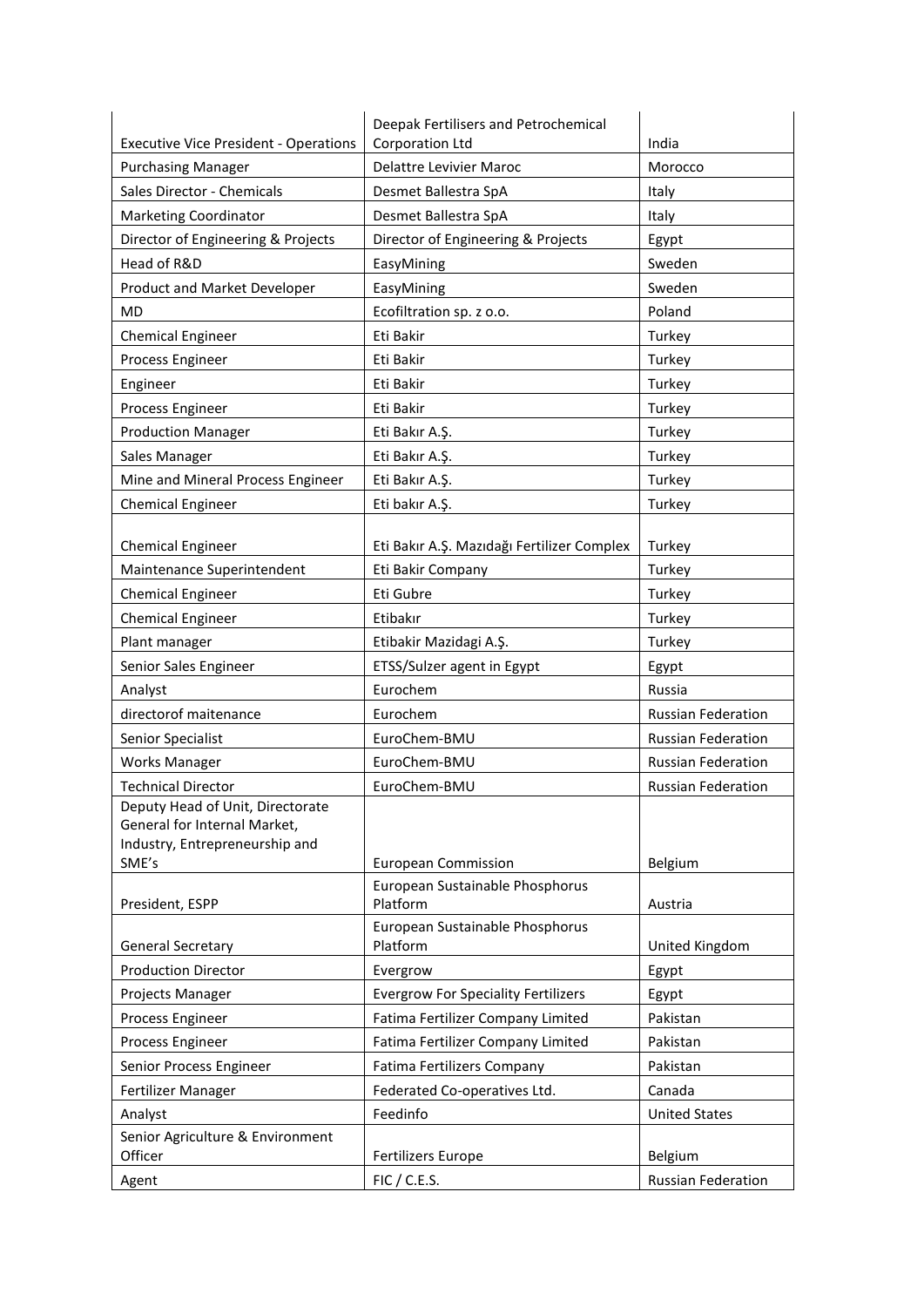| United Kingdom<br><b>Credit Analyst</b><br><b>Fitch Ratings</b><br>Director - Natural Resources &<br>Commodities<br>United Kingdom<br><b>Fitch Ratings</b><br>United Kingdom<br>Director - Secondary Rating Analyst<br><b>Fitch Ratings</b><br>Ingenieur Commercial<br><b>Flottweg France SAS</b><br>France<br><b>Global Product Line Manager -</b><br><b>Autonomous Material Handling</b><br>FLSmidth<br>Denmark<br>Adviser of the Chairman of the Board<br>of Directors<br>FOSFA A.S.<br>Czech Republic<br>Fosfatsos De Cartagena - Phosphea<br>Director<br>Spain<br>Fosner - Fosfatados Do Norte-Nordeste<br>S/A<br>Diretor Presidente<br>Brazil<br>Fosner - Fosfatados Do Norte-Nordeste<br>S/A<br>Acionista<br>Brazil<br>Fosner - Fosfatados Do Norte-Nordeste<br>S/A<br>Acionista<br>Brazil<br>Fosner - Fosfatados Do Norte-Nordeste<br>Coordenador de Logistíca e<br>S/A<br><b>Brazil</b><br>Suprimentos<br><b>GEA Messo GmbH</b><br>Sales Manager<br>Germany<br><b>Head of Chemical Business Unit</b><br><b>GEA Process Engineering SAS</b><br>France<br>France<br>Process & Sales Manager<br><b>GEA Process Engineering SAS</b><br>France<br>Head of Sales Kestner<br><b>GEA Process Engineering SAS</b><br>France<br>GEMÜ Gebr. Müller Apparatebau GmbH<br>& Co. KG<br>Regional Sales Manager<br>Germany<br>GEMÜ Gebr. Müller Apparatebau GmbH<br>& Co. KG<br><b>Head of Application Management</b><br>Germany<br>Senior Sales Manager<br>Glatt Ingenieurtechnik GmbH<br>Germany<br>Gujarat State Fertilisers & Chemicals Ltd<br><b>Executive Director</b><br>India<br>President<br><b>Hains Engineering</b><br>Canada<br><b>Filtration Application Manager</b><br>Hasler Group<br>France<br>Area Sales Manager<br>Hasler Group<br>Switzerland<br><b>Business Development Manager</b><br>Hasler Group<br>France<br>Global Director - Phosphates<br>Hatch<br><b>United States</b><br>Director of Process Engineering<br>Hatch<br><b>United States</b><br>Associate, Director Digital North<br>Canada<br>America<br>Hatch<br>Hindalco Industries, Birla Copper<br>India<br>DGM--Engineering<br>Senior Sales Manager Industrial<br>Compression<br>Howden<br>Germany<br>Senior Sales Manager Industrial<br>Howden<br>Compression<br>Germany<br>SVP Global Sales and Marketing<br>ICL<br><b>United States</b><br>Head of Procurement Analyst Team<br>Netherlands<br>ICL<br>Head of Global Procurement -<br>Netherlands<br>Phosphor<br>ICL | Sales Manager | <b>FIC SPA</b> | Italy |
|------------------------------------------------------------------------------------------------------------------------------------------------------------------------------------------------------------------------------------------------------------------------------------------------------------------------------------------------------------------------------------------------------------------------------------------------------------------------------------------------------------------------------------------------------------------------------------------------------------------------------------------------------------------------------------------------------------------------------------------------------------------------------------------------------------------------------------------------------------------------------------------------------------------------------------------------------------------------------------------------------------------------------------------------------------------------------------------------------------------------------------------------------------------------------------------------------------------------------------------------------------------------------------------------------------------------------------------------------------------------------------------------------------------------------------------------------------------------------------------------------------------------------------------------------------------------------------------------------------------------------------------------------------------------------------------------------------------------------------------------------------------------------------------------------------------------------------------------------------------------------------------------------------------------------------------------------------------------------------------------------------------------------------------------------------------------------------------------------------------------------------------------------------------------------------------------------------------------------------------------------------------------------------------------------------------------------------------------------------------------------------------------------------------------------------------------|---------------|----------------|-------|
|                                                                                                                                                                                                                                                                                                                                                                                                                                                                                                                                                                                                                                                                                                                                                                                                                                                                                                                                                                                                                                                                                                                                                                                                                                                                                                                                                                                                                                                                                                                                                                                                                                                                                                                                                                                                                                                                                                                                                                                                                                                                                                                                                                                                                                                                                                                                                                                                                                                |               |                |       |
|                                                                                                                                                                                                                                                                                                                                                                                                                                                                                                                                                                                                                                                                                                                                                                                                                                                                                                                                                                                                                                                                                                                                                                                                                                                                                                                                                                                                                                                                                                                                                                                                                                                                                                                                                                                                                                                                                                                                                                                                                                                                                                                                                                                                                                                                                                                                                                                                                                                |               |                |       |
|                                                                                                                                                                                                                                                                                                                                                                                                                                                                                                                                                                                                                                                                                                                                                                                                                                                                                                                                                                                                                                                                                                                                                                                                                                                                                                                                                                                                                                                                                                                                                                                                                                                                                                                                                                                                                                                                                                                                                                                                                                                                                                                                                                                                                                                                                                                                                                                                                                                |               |                |       |
|                                                                                                                                                                                                                                                                                                                                                                                                                                                                                                                                                                                                                                                                                                                                                                                                                                                                                                                                                                                                                                                                                                                                                                                                                                                                                                                                                                                                                                                                                                                                                                                                                                                                                                                                                                                                                                                                                                                                                                                                                                                                                                                                                                                                                                                                                                                                                                                                                                                |               |                |       |
|                                                                                                                                                                                                                                                                                                                                                                                                                                                                                                                                                                                                                                                                                                                                                                                                                                                                                                                                                                                                                                                                                                                                                                                                                                                                                                                                                                                                                                                                                                                                                                                                                                                                                                                                                                                                                                                                                                                                                                                                                                                                                                                                                                                                                                                                                                                                                                                                                                                |               |                |       |
|                                                                                                                                                                                                                                                                                                                                                                                                                                                                                                                                                                                                                                                                                                                                                                                                                                                                                                                                                                                                                                                                                                                                                                                                                                                                                                                                                                                                                                                                                                                                                                                                                                                                                                                                                                                                                                                                                                                                                                                                                                                                                                                                                                                                                                                                                                                                                                                                                                                |               |                |       |
|                                                                                                                                                                                                                                                                                                                                                                                                                                                                                                                                                                                                                                                                                                                                                                                                                                                                                                                                                                                                                                                                                                                                                                                                                                                                                                                                                                                                                                                                                                                                                                                                                                                                                                                                                                                                                                                                                                                                                                                                                                                                                                                                                                                                                                                                                                                                                                                                                                                |               |                |       |
|                                                                                                                                                                                                                                                                                                                                                                                                                                                                                                                                                                                                                                                                                                                                                                                                                                                                                                                                                                                                                                                                                                                                                                                                                                                                                                                                                                                                                                                                                                                                                                                                                                                                                                                                                                                                                                                                                                                                                                                                                                                                                                                                                                                                                                                                                                                                                                                                                                                |               |                |       |
|                                                                                                                                                                                                                                                                                                                                                                                                                                                                                                                                                                                                                                                                                                                                                                                                                                                                                                                                                                                                                                                                                                                                                                                                                                                                                                                                                                                                                                                                                                                                                                                                                                                                                                                                                                                                                                                                                                                                                                                                                                                                                                                                                                                                                                                                                                                                                                                                                                                |               |                |       |
|                                                                                                                                                                                                                                                                                                                                                                                                                                                                                                                                                                                                                                                                                                                                                                                                                                                                                                                                                                                                                                                                                                                                                                                                                                                                                                                                                                                                                                                                                                                                                                                                                                                                                                                                                                                                                                                                                                                                                                                                                                                                                                                                                                                                                                                                                                                                                                                                                                                |               |                |       |
|                                                                                                                                                                                                                                                                                                                                                                                                                                                                                                                                                                                                                                                                                                                                                                                                                                                                                                                                                                                                                                                                                                                                                                                                                                                                                                                                                                                                                                                                                                                                                                                                                                                                                                                                                                                                                                                                                                                                                                                                                                                                                                                                                                                                                                                                                                                                                                                                                                                |               |                |       |
|                                                                                                                                                                                                                                                                                                                                                                                                                                                                                                                                                                                                                                                                                                                                                                                                                                                                                                                                                                                                                                                                                                                                                                                                                                                                                                                                                                                                                                                                                                                                                                                                                                                                                                                                                                                                                                                                                                                                                                                                                                                                                                                                                                                                                                                                                                                                                                                                                                                |               |                |       |
|                                                                                                                                                                                                                                                                                                                                                                                                                                                                                                                                                                                                                                                                                                                                                                                                                                                                                                                                                                                                                                                                                                                                                                                                                                                                                                                                                                                                                                                                                                                                                                                                                                                                                                                                                                                                                                                                                                                                                                                                                                                                                                                                                                                                                                                                                                                                                                                                                                                |               |                |       |
|                                                                                                                                                                                                                                                                                                                                                                                                                                                                                                                                                                                                                                                                                                                                                                                                                                                                                                                                                                                                                                                                                                                                                                                                                                                                                                                                                                                                                                                                                                                                                                                                                                                                                                                                                                                                                                                                                                                                                                                                                                                                                                                                                                                                                                                                                                                                                                                                                                                |               |                |       |
|                                                                                                                                                                                                                                                                                                                                                                                                                                                                                                                                                                                                                                                                                                                                                                                                                                                                                                                                                                                                                                                                                                                                                                                                                                                                                                                                                                                                                                                                                                                                                                                                                                                                                                                                                                                                                                                                                                                                                                                                                                                                                                                                                                                                                                                                                                                                                                                                                                                |               |                |       |
|                                                                                                                                                                                                                                                                                                                                                                                                                                                                                                                                                                                                                                                                                                                                                                                                                                                                                                                                                                                                                                                                                                                                                                                                                                                                                                                                                                                                                                                                                                                                                                                                                                                                                                                                                                                                                                                                                                                                                                                                                                                                                                                                                                                                                                                                                                                                                                                                                                                |               |                |       |
|                                                                                                                                                                                                                                                                                                                                                                                                                                                                                                                                                                                                                                                                                                                                                                                                                                                                                                                                                                                                                                                                                                                                                                                                                                                                                                                                                                                                                                                                                                                                                                                                                                                                                                                                                                                                                                                                                                                                                                                                                                                                                                                                                                                                                                                                                                                                                                                                                                                |               |                |       |
|                                                                                                                                                                                                                                                                                                                                                                                                                                                                                                                                                                                                                                                                                                                                                                                                                                                                                                                                                                                                                                                                                                                                                                                                                                                                                                                                                                                                                                                                                                                                                                                                                                                                                                                                                                                                                                                                                                                                                                                                                                                                                                                                                                                                                                                                                                                                                                                                                                                |               |                |       |
|                                                                                                                                                                                                                                                                                                                                                                                                                                                                                                                                                                                                                                                                                                                                                                                                                                                                                                                                                                                                                                                                                                                                                                                                                                                                                                                                                                                                                                                                                                                                                                                                                                                                                                                                                                                                                                                                                                                                                                                                                                                                                                                                                                                                                                                                                                                                                                                                                                                |               |                |       |
|                                                                                                                                                                                                                                                                                                                                                                                                                                                                                                                                                                                                                                                                                                                                                                                                                                                                                                                                                                                                                                                                                                                                                                                                                                                                                                                                                                                                                                                                                                                                                                                                                                                                                                                                                                                                                                                                                                                                                                                                                                                                                                                                                                                                                                                                                                                                                                                                                                                |               |                |       |
|                                                                                                                                                                                                                                                                                                                                                                                                                                                                                                                                                                                                                                                                                                                                                                                                                                                                                                                                                                                                                                                                                                                                                                                                                                                                                                                                                                                                                                                                                                                                                                                                                                                                                                                                                                                                                                                                                                                                                                                                                                                                                                                                                                                                                                                                                                                                                                                                                                                |               |                |       |
|                                                                                                                                                                                                                                                                                                                                                                                                                                                                                                                                                                                                                                                                                                                                                                                                                                                                                                                                                                                                                                                                                                                                                                                                                                                                                                                                                                                                                                                                                                                                                                                                                                                                                                                                                                                                                                                                                                                                                                                                                                                                                                                                                                                                                                                                                                                                                                                                                                                |               |                |       |
|                                                                                                                                                                                                                                                                                                                                                                                                                                                                                                                                                                                                                                                                                                                                                                                                                                                                                                                                                                                                                                                                                                                                                                                                                                                                                                                                                                                                                                                                                                                                                                                                                                                                                                                                                                                                                                                                                                                                                                                                                                                                                                                                                                                                                                                                                                                                                                                                                                                |               |                |       |
|                                                                                                                                                                                                                                                                                                                                                                                                                                                                                                                                                                                                                                                                                                                                                                                                                                                                                                                                                                                                                                                                                                                                                                                                                                                                                                                                                                                                                                                                                                                                                                                                                                                                                                                                                                                                                                                                                                                                                                                                                                                                                                                                                                                                                                                                                                                                                                                                                                                |               |                |       |
|                                                                                                                                                                                                                                                                                                                                                                                                                                                                                                                                                                                                                                                                                                                                                                                                                                                                                                                                                                                                                                                                                                                                                                                                                                                                                                                                                                                                                                                                                                                                                                                                                                                                                                                                                                                                                                                                                                                                                                                                                                                                                                                                                                                                                                                                                                                                                                                                                                                |               |                |       |
|                                                                                                                                                                                                                                                                                                                                                                                                                                                                                                                                                                                                                                                                                                                                                                                                                                                                                                                                                                                                                                                                                                                                                                                                                                                                                                                                                                                                                                                                                                                                                                                                                                                                                                                                                                                                                                                                                                                                                                                                                                                                                                                                                                                                                                                                                                                                                                                                                                                |               |                |       |
|                                                                                                                                                                                                                                                                                                                                                                                                                                                                                                                                                                                                                                                                                                                                                                                                                                                                                                                                                                                                                                                                                                                                                                                                                                                                                                                                                                                                                                                                                                                                                                                                                                                                                                                                                                                                                                                                                                                                                                                                                                                                                                                                                                                                                                                                                                                                                                                                                                                |               |                |       |
|                                                                                                                                                                                                                                                                                                                                                                                                                                                                                                                                                                                                                                                                                                                                                                                                                                                                                                                                                                                                                                                                                                                                                                                                                                                                                                                                                                                                                                                                                                                                                                                                                                                                                                                                                                                                                                                                                                                                                                                                                                                                                                                                                                                                                                                                                                                                                                                                                                                |               |                |       |
|                                                                                                                                                                                                                                                                                                                                                                                                                                                                                                                                                                                                                                                                                                                                                                                                                                                                                                                                                                                                                                                                                                                                                                                                                                                                                                                                                                                                                                                                                                                                                                                                                                                                                                                                                                                                                                                                                                                                                                                                                                                                                                                                                                                                                                                                                                                                                                                                                                                |               |                |       |
|                                                                                                                                                                                                                                                                                                                                                                                                                                                                                                                                                                                                                                                                                                                                                                                                                                                                                                                                                                                                                                                                                                                                                                                                                                                                                                                                                                                                                                                                                                                                                                                                                                                                                                                                                                                                                                                                                                                                                                                                                                                                                                                                                                                                                                                                                                                                                                                                                                                |               |                |       |
|                                                                                                                                                                                                                                                                                                                                                                                                                                                                                                                                                                                                                                                                                                                                                                                                                                                                                                                                                                                                                                                                                                                                                                                                                                                                                                                                                                                                                                                                                                                                                                                                                                                                                                                                                                                                                                                                                                                                                                                                                                                                                                                                                                                                                                                                                                                                                                                                                                                |               |                |       |
|                                                                                                                                                                                                                                                                                                                                                                                                                                                                                                                                                                                                                                                                                                                                                                                                                                                                                                                                                                                                                                                                                                                                                                                                                                                                                                                                                                                                                                                                                                                                                                                                                                                                                                                                                                                                                                                                                                                                                                                                                                                                                                                                                                                                                                                                                                                                                                                                                                                |               |                |       |
|                                                                                                                                                                                                                                                                                                                                                                                                                                                                                                                                                                                                                                                                                                                                                                                                                                                                                                                                                                                                                                                                                                                                                                                                                                                                                                                                                                                                                                                                                                                                                                                                                                                                                                                                                                                                                                                                                                                                                                                                                                                                                                                                                                                                                                                                                                                                                                                                                                                |               |                |       |
|                                                                                                                                                                                                                                                                                                                                                                                                                                                                                                                                                                                                                                                                                                                                                                                                                                                                                                                                                                                                                                                                                                                                                                                                                                                                                                                                                                                                                                                                                                                                                                                                                                                                                                                                                                                                                                                                                                                                                                                                                                                                                                                                                                                                                                                                                                                                                                                                                                                |               |                |       |
|                                                                                                                                                                                                                                                                                                                                                                                                                                                                                                                                                                                                                                                                                                                                                                                                                                                                                                                                                                                                                                                                                                                                                                                                                                                                                                                                                                                                                                                                                                                                                                                                                                                                                                                                                                                                                                                                                                                                                                                                                                                                                                                                                                                                                                                                                                                                                                                                                                                |               |                |       |
|                                                                                                                                                                                                                                                                                                                                                                                                                                                                                                                                                                                                                                                                                                                                                                                                                                                                                                                                                                                                                                                                                                                                                                                                                                                                                                                                                                                                                                                                                                                                                                                                                                                                                                                                                                                                                                                                                                                                                                                                                                                                                                                                                                                                                                                                                                                                                                                                                                                |               |                |       |
|                                                                                                                                                                                                                                                                                                                                                                                                                                                                                                                                                                                                                                                                                                                                                                                                                                                                                                                                                                                                                                                                                                                                                                                                                                                                                                                                                                                                                                                                                                                                                                                                                                                                                                                                                                                                                                                                                                                                                                                                                                                                                                                                                                                                                                                                                                                                                                                                                                                |               |                |       |
|                                                                                                                                                                                                                                                                                                                                                                                                                                                                                                                                                                                                                                                                                                                                                                                                                                                                                                                                                                                                                                                                                                                                                                                                                                                                                                                                                                                                                                                                                                                                                                                                                                                                                                                                                                                                                                                                                                                                                                                                                                                                                                                                                                                                                                                                                                                                                                                                                                                |               |                |       |
|                                                                                                                                                                                                                                                                                                                                                                                                                                                                                                                                                                                                                                                                                                                                                                                                                                                                                                                                                                                                                                                                                                                                                                                                                                                                                                                                                                                                                                                                                                                                                                                                                                                                                                                                                                                                                                                                                                                                                                                                                                                                                                                                                                                                                                                                                                                                                                                                                                                |               |                |       |
|                                                                                                                                                                                                                                                                                                                                                                                                                                                                                                                                                                                                                                                                                                                                                                                                                                                                                                                                                                                                                                                                                                                                                                                                                                                                                                                                                                                                                                                                                                                                                                                                                                                                                                                                                                                                                                                                                                                                                                                                                                                                                                                                                                                                                                                                                                                                                                                                                                                |               |                |       |
|                                                                                                                                                                                                                                                                                                                                                                                                                                                                                                                                                                                                                                                                                                                                                                                                                                                                                                                                                                                                                                                                                                                                                                                                                                                                                                                                                                                                                                                                                                                                                                                                                                                                                                                                                                                                                                                                                                                                                                                                                                                                                                                                                                                                                                                                                                                                                                                                                                                |               |                |       |
|                                                                                                                                                                                                                                                                                                                                                                                                                                                                                                                                                                                                                                                                                                                                                                                                                                                                                                                                                                                                                                                                                                                                                                                                                                                                                                                                                                                                                                                                                                                                                                                                                                                                                                                                                                                                                                                                                                                                                                                                                                                                                                                                                                                                                                                                                                                                                                                                                                                |               |                |       |
|                                                                                                                                                                                                                                                                                                                                                                                                                                                                                                                                                                                                                                                                                                                                                                                                                                                                                                                                                                                                                                                                                                                                                                                                                                                                                                                                                                                                                                                                                                                                                                                                                                                                                                                                                                                                                                                                                                                                                                                                                                                                                                                                                                                                                                                                                                                                                                                                                                                |               |                |       |
|                                                                                                                                                                                                                                                                                                                                                                                                                                                                                                                                                                                                                                                                                                                                                                                                                                                                                                                                                                                                                                                                                                                                                                                                                                                                                                                                                                                                                                                                                                                                                                                                                                                                                                                                                                                                                                                                                                                                                                                                                                                                                                                                                                                                                                                                                                                                                                                                                                                |               |                |       |
|                                                                                                                                                                                                                                                                                                                                                                                                                                                                                                                                                                                                                                                                                                                                                                                                                                                                                                                                                                                                                                                                                                                                                                                                                                                                                                                                                                                                                                                                                                                                                                                                                                                                                                                                                                                                                                                                                                                                                                                                                                                                                                                                                                                                                                                                                                                                                                                                                                                |               |                |       |
|                                                                                                                                                                                                                                                                                                                                                                                                                                                                                                                                                                                                                                                                                                                                                                                                                                                                                                                                                                                                                                                                                                                                                                                                                                                                                                                                                                                                                                                                                                                                                                                                                                                                                                                                                                                                                                                                                                                                                                                                                                                                                                                                                                                                                                                                                                                                                                                                                                                |               |                |       |
|                                                                                                                                                                                                                                                                                                                                                                                                                                                                                                                                                                                                                                                                                                                                                                                                                                                                                                                                                                                                                                                                                                                                                                                                                                                                                                                                                                                                                                                                                                                                                                                                                                                                                                                                                                                                                                                                                                                                                                                                                                                                                                                                                                                                                                                                                                                                                                                                                                                |               |                |       |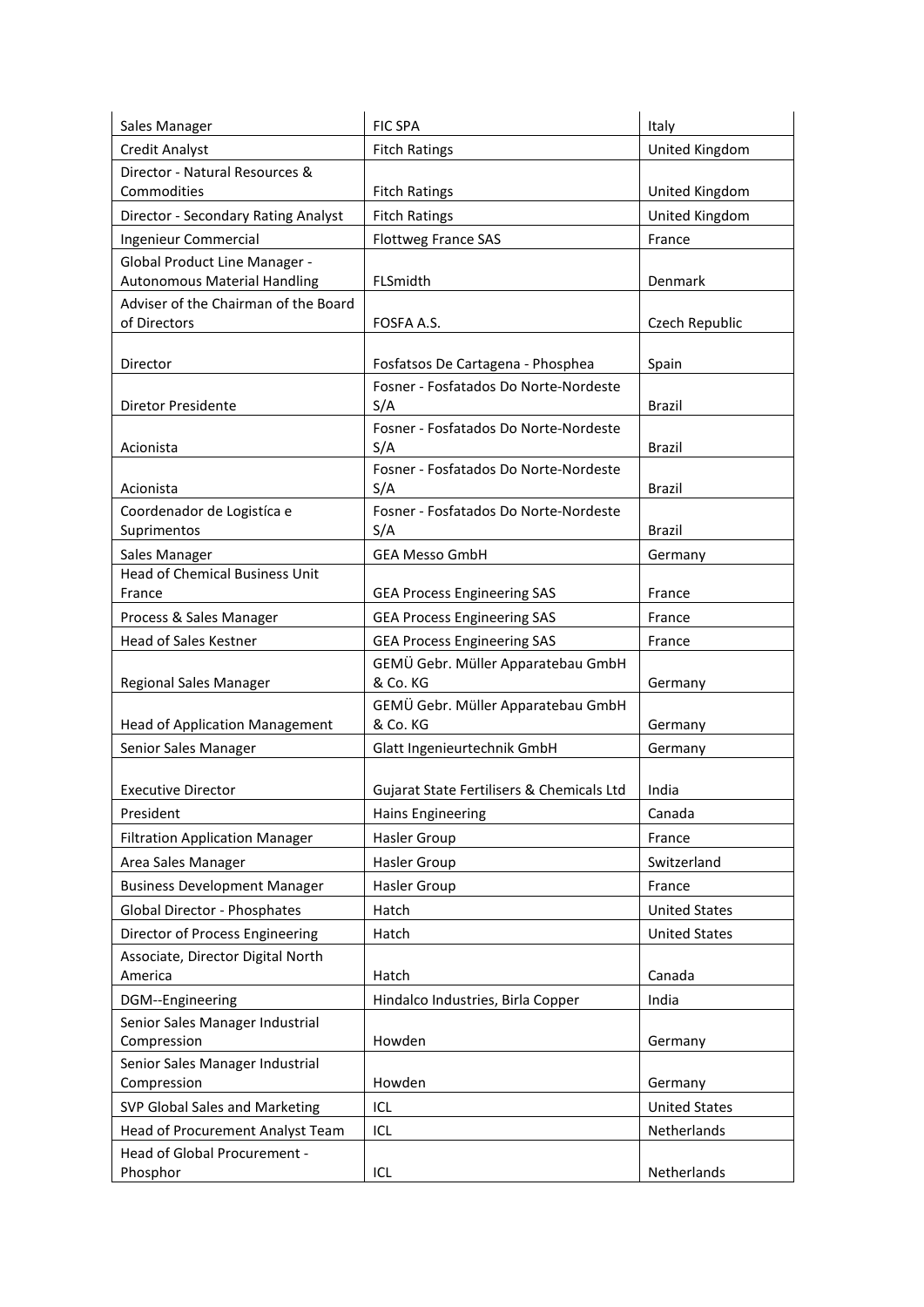| Manager                                           | <b>IFFCO</b>                                      | India                       |
|---------------------------------------------------|---------------------------------------------------|-----------------------------|
| Senior Manager - Process                          | <b>IFFCO Paradeep Unit</b>                        | India                       |
| <b>E&amp;R Lead Process Engineer</b>              | Incitec Pivot Limited                             | Australia                   |
| <b>Production Manager</b>                         | Incitec Pivot Ltd                                 | Australia                   |
| <b>Technical Manager</b>                          | Incitec Pivot Ltd                                 | Australia                   |
| <b>Production Manager</b>                         | Incitec Pivot Ltd                                 | Australia                   |
| Project Lead                                      | Incitec Pivot Ltd                                 | Australia                   |
| Lead Process Engineer                             | Incitec Pivot Ltd                                 | Australia                   |
| Mineral Acid Team Leader                          | <b>Incitec Pivot Ltd</b>                          | Australia                   |
| PIP Team                                          | Incitec Pivot Ltd.                                | Australia                   |
| Maintenance Superintendent                        |                                                   |                             |
| Phosphate Hill Mine                               | Incitec Pivot Ltd.                                | Australia                   |
| Director                                          | Indagro                                           | Greece                      |
| Manager                                           | Indian Farmers Fertiliser Co-Operative<br>Limited | India                       |
| <b>General Manager</b>                            | Indorama India Pvt Ltd                            | India                       |
| <b>General Manager Fertilizer</b>                 | Indorama India Pvt Ltd                            | India                       |
| Regional Manager Asia Pacific                     | Industeel Asia Pacific                            | Singapore                   |
| <b>Country Manager China</b>                      | <b>Industeel China</b>                            | China                       |
| Sales Manager China                               | Industeel China                                   | China                       |
| Head of the Corrosion-Resistant                   |                                                   |                             |
| Alloys Department                                 | <b>Industeel France</b>                           | France                      |
| Head of R&D - Industeel                           | <b>Industeel France</b>                           | France                      |
| Sales Manager France                              | <b>Industeel France</b>                           | France                      |
| <b>Head of Sales Stainless Steels</b>             | <b>Industeel France</b>                           | France                      |
| Sales Manager                                     | Industeel France                                  | Turkey                      |
| Regional Sales Director Middle East               | Industeel Middle East                             | <b>United Arab Emirates</b> |
| Sales Manager Middle East                         | <b>Industeel Middle East</b>                      | <b>United Arab Emirates</b> |
| Director                                          | Initiative Capital                                | Australia                   |
| Process Engineer                                  | Innophos                                          | Mexico                      |
| MGA plant Superintendent                          | Innophos Fosfatados de Mexico S.A de<br>S.L.R.    | Mexico                      |
| Senior Category Manager Direct                    |                                                   |                             |
| Materials                                         | Innophos Inc.                                     | <b>United States</b>        |
| <b>Vice President Operations</b>                  | Innophos Inc.                                     | <b>United States</b>        |
| <b>Business Manager - Commercial</b><br>Direction | InnoPhos Servicios de Mexico S de RL de<br>CV     | Mexico                      |
| Procurement Senior Director,<br>Phosphates        | Innophos, Inc.                                    | <b>United States</b>        |
| Project Manager                                   | <b>IPL</b>                                        | Australia                   |
| CEO                                               | Itafos                                            | <b>United States</b>        |
| Corporate Development Manager                     | Itafos                                            | <b>United States</b>        |
| <b>Commercial Director</b>                        | Itafos                                            | <b>United States</b>        |
| Economist, Commercial Analysis                    | Itafos                                            | <b>United States</b>        |
| Divisional Manager - Manufacturing                | ITC Limited, Foods Division                       | India                       |
| Sales Engineer                                    | <b>IWF Group</b>                                  | France                      |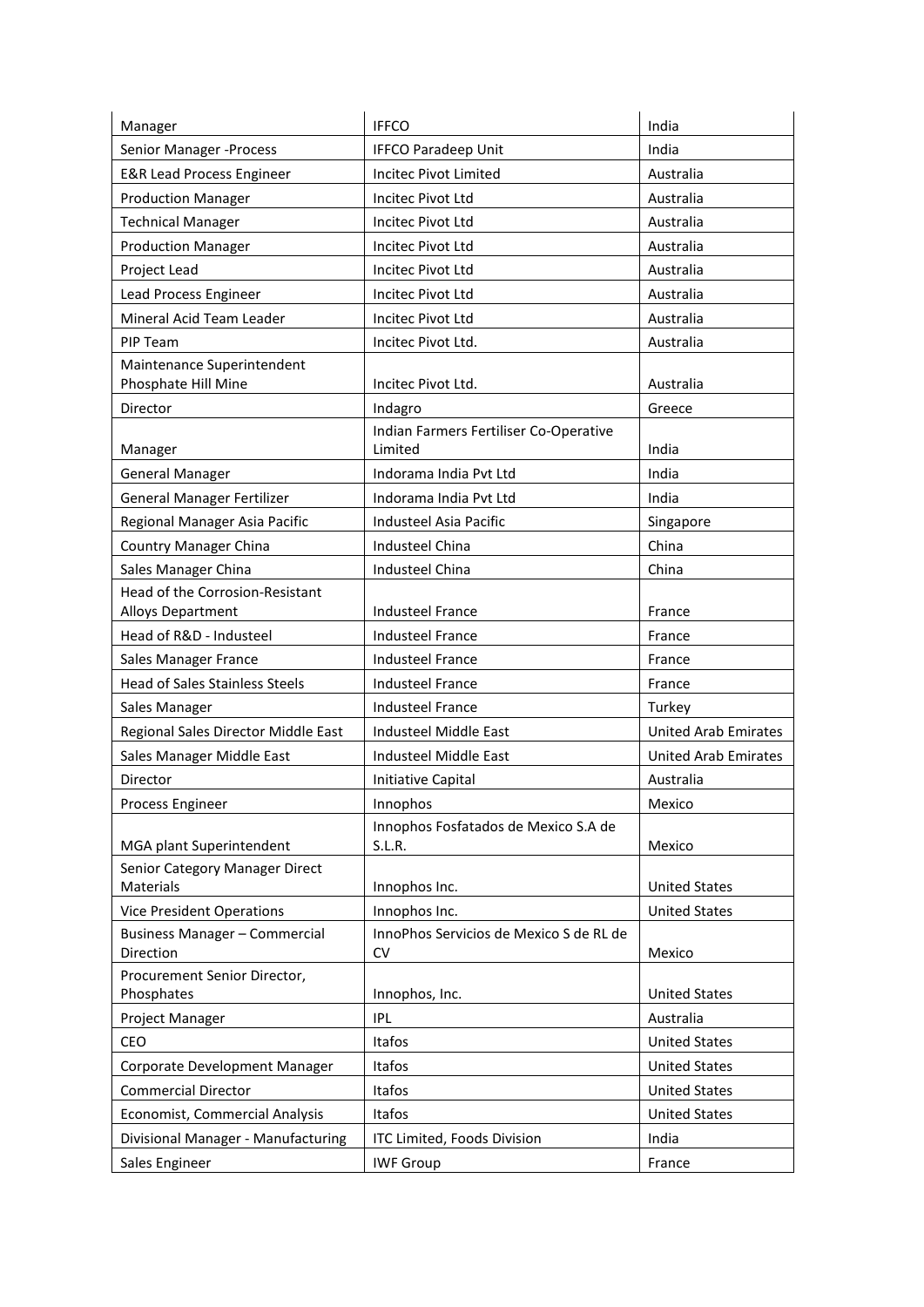| <b>Technical and Sales Executive</b>    | <b>IWF Group</b>                    | France               |
|-----------------------------------------|-------------------------------------|----------------------|
| Lab/Pilot Plant Beneficiation           |                                     |                      |
| <b>Technology Manager</b>               | <b>JESA</b>                         | <b>United States</b> |
| Manager of Phosphate Fertilizer         |                                     |                      |
| Technology                              | <b>JESA</b>                         | <b>United States</b> |
| R&D Director                            | <b>JESA</b>                         | <b>United States</b> |
| Deputy General Manager - JESA           |                                     |                      |
| Technologies                            | <b>JESA</b>                         | <b>United States</b> |
| <b>Principal Consultant</b>             | <b>JESA</b>                         | Morocco              |
| Process Department Head                 | <b>JESA</b>                         | Morocco              |
| Director of Sales - Mining & Industry   | <b>JESA</b>                         | <b>United States</b> |
| Inside Sales Manager - Mining &         |                                     |                      |
| Industry                                | <b>JESA</b>                         | <b>United States</b> |
| General Manager JESA Technologies       | <b>JESA</b>                         | <b>United States</b> |
| Principal - JESA Advisory and Digital   |                                     |                      |
| Solutions                               | <b>JESA</b>                         | Morocco              |
| Program Director - Mining & Industry    | <b>JESA</b>                         | Morocco              |
| JESA Representation - India             | JESA/Chemetics                      | India                |
|                                         | Jordan India Fertilizer Company LLC |                      |
| Dy. Manager (Purchase)                  | (JIFCO)                             | Jordan               |
| Senior Engineering Manager              | JR Simplot Company                  | <b>United States</b> |
| Plant Manager                           | JR Simplot Company                  | <b>United States</b> |
| Director Process Engineering / R&D      | JR Simplot Company                  | <b>United States</b> |
| Process Engineer                        | JR Simplot Company                  | <b>United States</b> |
| Mine Manager                            | JR Simplot Company                  | <b>United States</b> |
| Sales Manager Technical                 |                                     |                      |
| Applications                            | Kao Chemicals Europe S.L.           | Spain                |
| Sales Manager Technical                 |                                     |                      |
| Applications                            | Kao Chemicals Europe S.L.           | Spain                |
| Sales Manager Technical<br>Applications | Kao Chemicals Europe S.L.           | Spain                |
| Kao Chemicals Europe S.L.               | Kao Chemicals Europe S.L.           | Spain                |
|                                         |                                     |                      |
| <b>Research and Development</b>         | Kao Corporation, S.A.               | Spain                |
| Plant Manager                           | Kazphosphate LLP                    | Kazakhstan           |
| <b>Business Development Manager</b>     | <b>KBR</b>                          | Germany              |
| Vice President of Engineering           | Kimre                               | <b>United States</b> |
| CEO and Founder                         | Kimre                               | <b>United States</b> |
| Sr Applications and Process Engineer    | Kimre                               | <b>United States</b> |
| Director of Marketing                   | Kimre                               | <b>United States</b> |
| Applications and Process Engineer       | Kimre                               | <b>United States</b> |
| Manager                                 | Krishana PhosChem Limited           | India                |
| Chief Executive Officer                 | Kropz                               | United Kingdom       |
| <b>Metallurgical Manager</b>            | Kropz                               | South Africa         |
| <b>Business Development</b>             | Lechler GmbH                        | Germany              |
| <b>Regional Sales Manager</b>           | Lechler Inc.                        | <b>United States</b> |
| <b>Business Development Manager</b>     | <b>LKAB</b>                         | Sweden               |
|                                         |                                     |                      |
| Project Manager                         | LKAB                                | Sweden               |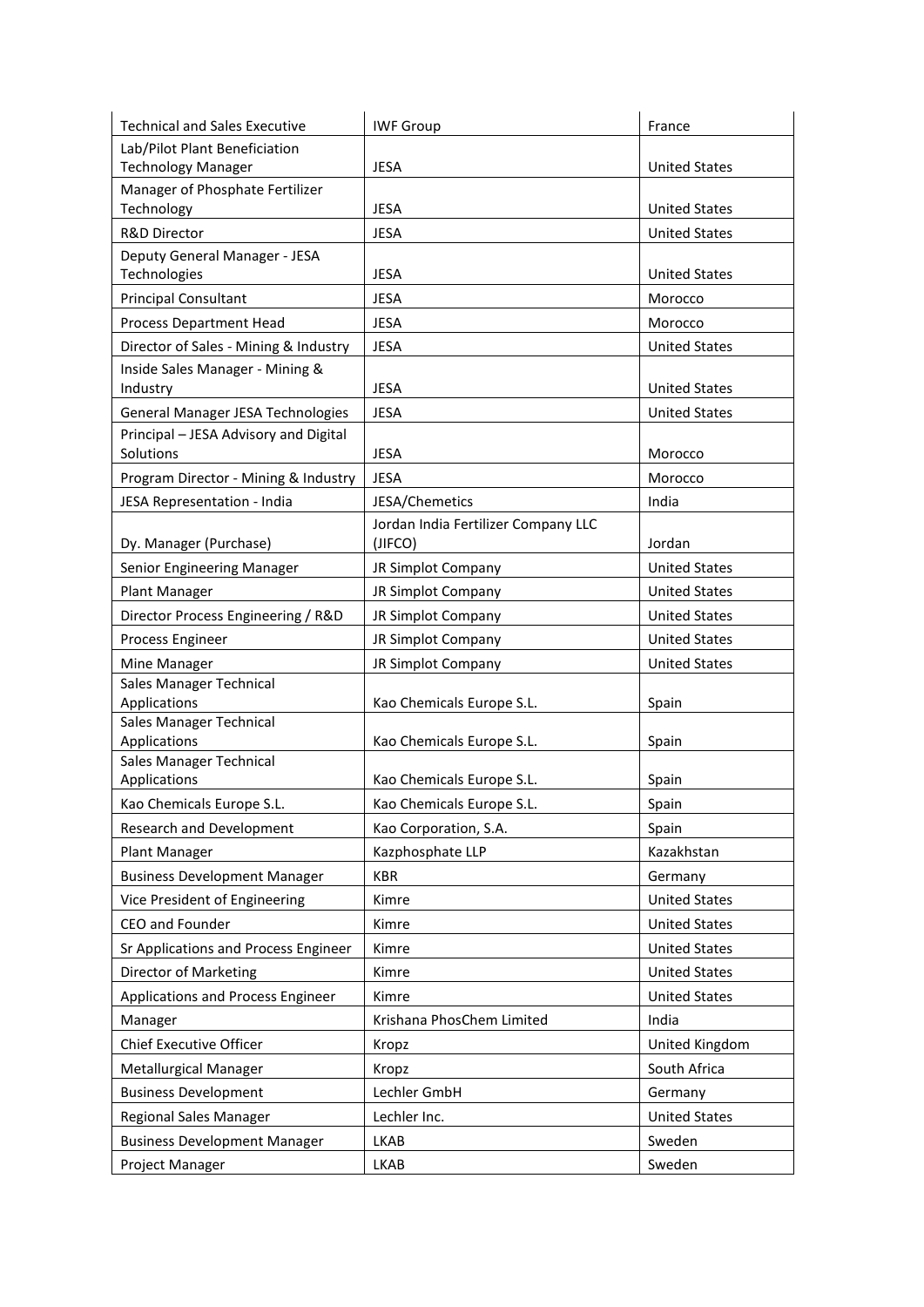| Market & Supply Manager                  | <b>LKAB</b>                                      | Sweden               |
|------------------------------------------|--------------------------------------------------|----------------------|
| Project Manager                          | <b>LKAB</b>                                      | Sweden               |
| Project manager maintenance              |                                                  |                      |
| development                              | <b>LKAB Minerals AB</b>                          | Sweden               |
| Sr Process Development Engineer          | <b>LKAB Minerals AB</b>                          | Sweden               |
| <b>Specialist Mineral processing</b>     | <b>LKAB Minerals AB</b>                          | Sweden               |
|                                          |                                                  |                      |
| Senior Research Engineer                 | Luossavaara-Kiirunavaara AB, LKAB                | Sweden               |
| Engineer                                 | Maaden                                           | Saudi Arabia         |
| Beneficiation, Mine Manager              | Maaden                                           | Saudi Arabia         |
| <b>Production Engineer</b>               | Maaden (MWSPC-Phase 2)                           | Saudi Arabia         |
| Process engineering superintendent       | Maaden Phosphate Company                         | Saudi Arabia         |
| Lead Engineer                            | Maaden Phosphate Company                         | Saudi Arabia         |
| Process Engineer                         | Maaden Waad Al Shamal Phosphate<br>Company MWSPC | Saudi Arabia         |
| Downsteam Engineer                       | Maaden Waad Alshamal                             | Saudi Arabia         |
| Marketing & Innovation Consultant        | Marktrack                                        | Belgium              |
|                                          | Meta Nikel Kobalt Madencilik                     |                      |
| Senior Chemical Engineer                 | Meta Nikel Kobalt Madencilik San. Ve             | Turkey               |
| Investment Process Engineer              | Tic. A.Ş.                                        | Turkey               |
| Sales Director, BL MCP                   | Metso Outotec Canada Inc.                        | Canada               |
| <b>International Sales</b>               | Microtrac Retsch GmbH                            | Germany              |
| VP Innovation and Technology             | Mosaic                                           | <b>United States</b> |
| Maintenance Superintendent               | Mosaic                                           | <b>United States</b> |
| Director, Mine Strategy                  | Mosaic                                           | <b>United States</b> |
| Senior Reserve Analyst                   | Mosaic                                           | <b>United States</b> |
| <b>Strategic Initiatives Director</b>    | Mosaic                                           | <b>United States</b> |
| Senior Manager Process Engineering       | Mosaic                                           | <b>United States</b> |
| Senior Manager of Maintenance and        |                                                  |                      |
| Engineering                              | Mosaic                                           | <b>United States</b> |
| <b>Sr Manager Operations</b>             | Mosaic                                           | <b>United States</b> |
| Process Engineer                         | Mosaic                                           | <b>United States</b> |
| Director, Market and Strategic           |                                                  |                      |
| Analysis                                 | Mosaic                                           | <b>United States</b> |
| Senior Manager Quality                   | Mosaic                                           | <b>United States</b> |
| Maintenance Superintendent               | Mosaic                                           | <b>United States</b> |
| <b>Chemical Process Engineer</b>         | Mosaic                                           | <b>United States</b> |
| Project Engineer                         | Mosaic                                           | <b>United States</b> |
| <b>Transformation Lead</b>               | Mosaic                                           | <b>United States</b> |
| New Wales General Manager                | Mosaic                                           | <b>United States</b> |
| Senior Manager Operational<br>Excellence | Mosaic                                           | <b>United States</b> |
|                                          | <b>Mosaic Fertilizantes</b>                      | <b>Brazil</b>        |
| <b>Process Engineering</b>               | <b>Mosaic Fertilizantes</b>                      | <b>Brazil</b>        |
| Process Engineer                         |                                                  |                      |
| Eng. Processos                           | <b>Mosaic Fertilizantes</b>                      | <b>Brazil</b>        |
| Senior Process Engineer                  | <b>Mosaic Fertilizantes</b>                      | <b>Brazil</b>        |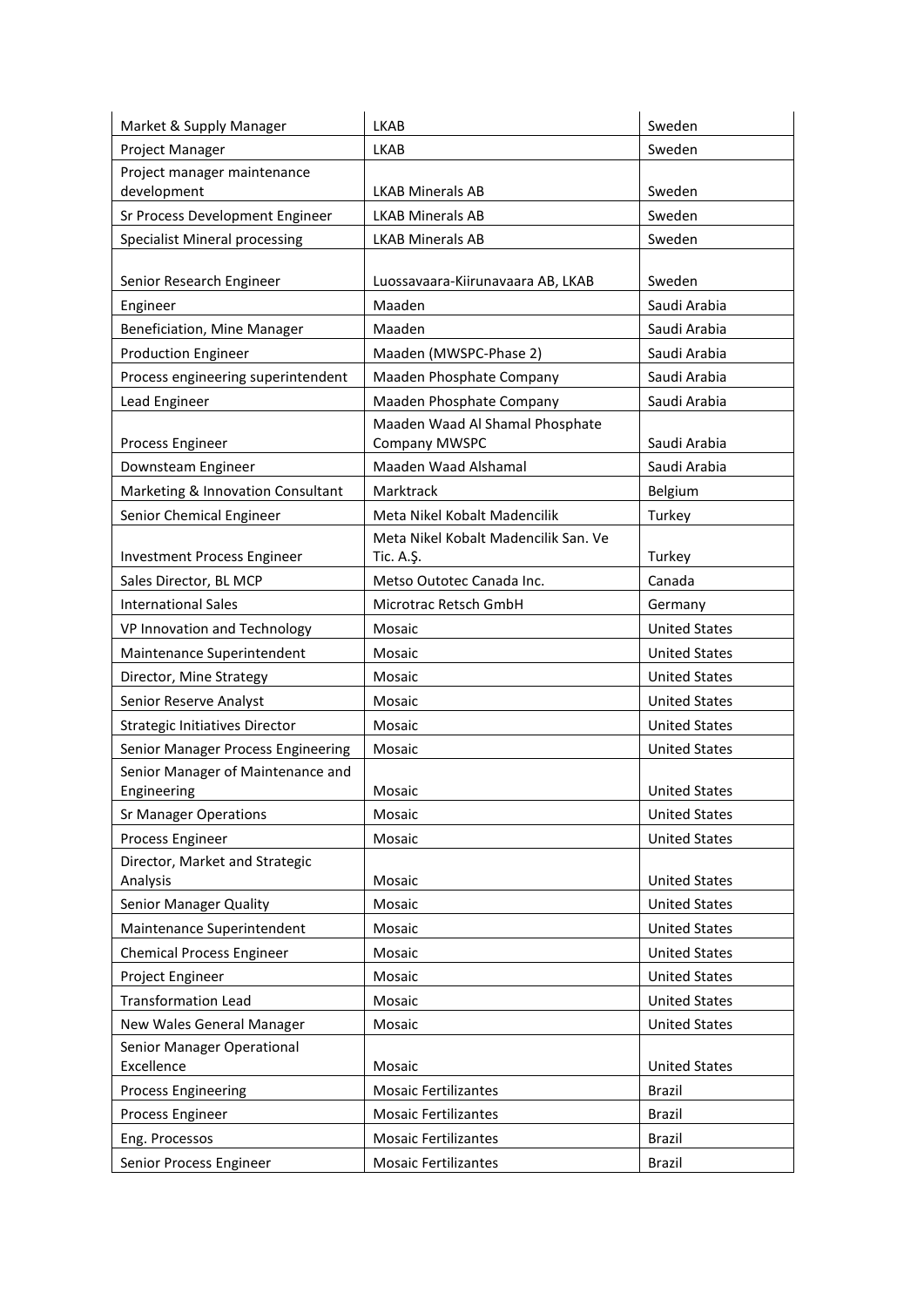| Process Engineer                                             | <b>Mosaic Fertilizantes</b>           | <b>Brazil</b>        |
|--------------------------------------------------------------|---------------------------------------|----------------------|
| Process Engineer                                             | <b>Mosaic Fertilizantes</b>           | <b>Brazil</b>        |
| Project Manager                                              | <b>Mosaic Fertilizantes</b>           | <b>Brazil</b>        |
| Sr Mining Engineer                                           | <b>Mosaic Fertilizantes</b>           | <b>Brazil</b>        |
| Process Engineer                                             | <b>Mosaic Fertilizantes</b>           | <b>Brazil</b>        |
| Chemical Process and R&D Manager                             | <b>Mosaic Fertilizantes</b>           | <b>Brazil</b>        |
| <b>Process Engineering Manager</b>                           | <b>Mosaic Fertilizantes</b>           | <b>Brazil</b>        |
|                                                              |                                       |                      |
| <b>Chemical Process Specialist</b>                           | Mosaic Fertilizantes do Brasil Ltda   | Brazil               |
| Process Engineer                                             | <b>Mosaic Fertilizer</b>              | <b>Brazil</b>        |
| Manager                                                      | <b>MPC</b>                            | Saudi Arabia         |
| <b>Vice President (Business</b>                              |                                       |                      |
| Development)                                                 | <b>MSPL Limited</b>                   | India                |
| Maintenance Manager                                          | <b>MWSPC</b>                          | Saudi Arabia         |
| SVP and GM, Global Mining                                    | Nalco Water, an Ecolab Company        | <b>United States</b> |
| Senior Marketing Manager, Global<br>Mining                   | Nalco Water, an Ecolab Company        | <b>United States</b> |
| Director, Industry Technical                                 |                                       |                      |
| Consulting, Global Mining                                    | Nalco Water, an Ecolab Company        | <b>United States</b> |
| Industry Technical Consultant I,                             |                                       |                      |
| <b>Global Mining</b>                                         | Nalco Water, an Ecolab Company        | <b>United States</b> |
| Industry Technical Consultant I,                             |                                       |                      |
| <b>Global Mining</b>                                         | Nalco Water, an Ecolab Company        | <b>United States</b> |
| Corporate Accounts Director, IMEA                            |                                       |                      |
| <b>Heavy and Mining</b><br>Account Manager, Mining T&I, IMEA | Nalco Water, an Ecolab Company        | <b>United States</b> |
| Heavy and Mining                                             | Nalco Water, an Ecolab Company        | <b>United States</b> |
| General Manager - Operations and                             |                                       |                      |
| Maintenance                                                  | National Fertilizers Limited          | India                |
| <b>Chemical Engineer</b>                                     | <b>NCIC</b>                           | Egypt                |
|                                                              |                                       |                      |
| Director                                                     | Neelam Aqua & Speciality Chem (P) Ltd | India                |
|                                                              |                                       |                      |
| Manager - Marketing                                          | Neelam Aqua & Speciality Chem (P) Ltd | India                |
| <b>Export Sales Manager</b>                                  | Neyrtec Mineral                       | France               |
| <b>Operation Manager</b>                                     | Noracid S.A.                          | Chile                |
| Professor                                                    | North Carolina State University       | <b>United States</b> |
| <b>Global Strategic Marketing Manager</b>                    | Nouryon                               | <b>Brazil</b>        |
| <b>Account Manager</b>                                       | Nouryon                               | Sweden               |
| Senior Scientist                                             | Nouryon                               | Sweden               |
| Sr Director Sales Feed                                       | Nutrien                               | <b>United States</b> |
| Vice President Feed & Industrial<br>Sales                    | Nutrien                               | <b>United States</b> |
| Director, Sales, Purified Phos Acid                          | Nutrien                               | <b>United States</b> |
| Sr Director DEF & Industrial Potash                          |                                       |                      |
| Director Capital Management -                                | Nutrien                               | <b>United States</b> |
| Phosphate                                                    | Nutrien                               | <b>United States</b> |
| Manager, Capital - Phosphate                                 |                                       |                      |
| <b>Business</b>                                              | Nutrien                               | <b>United States</b> |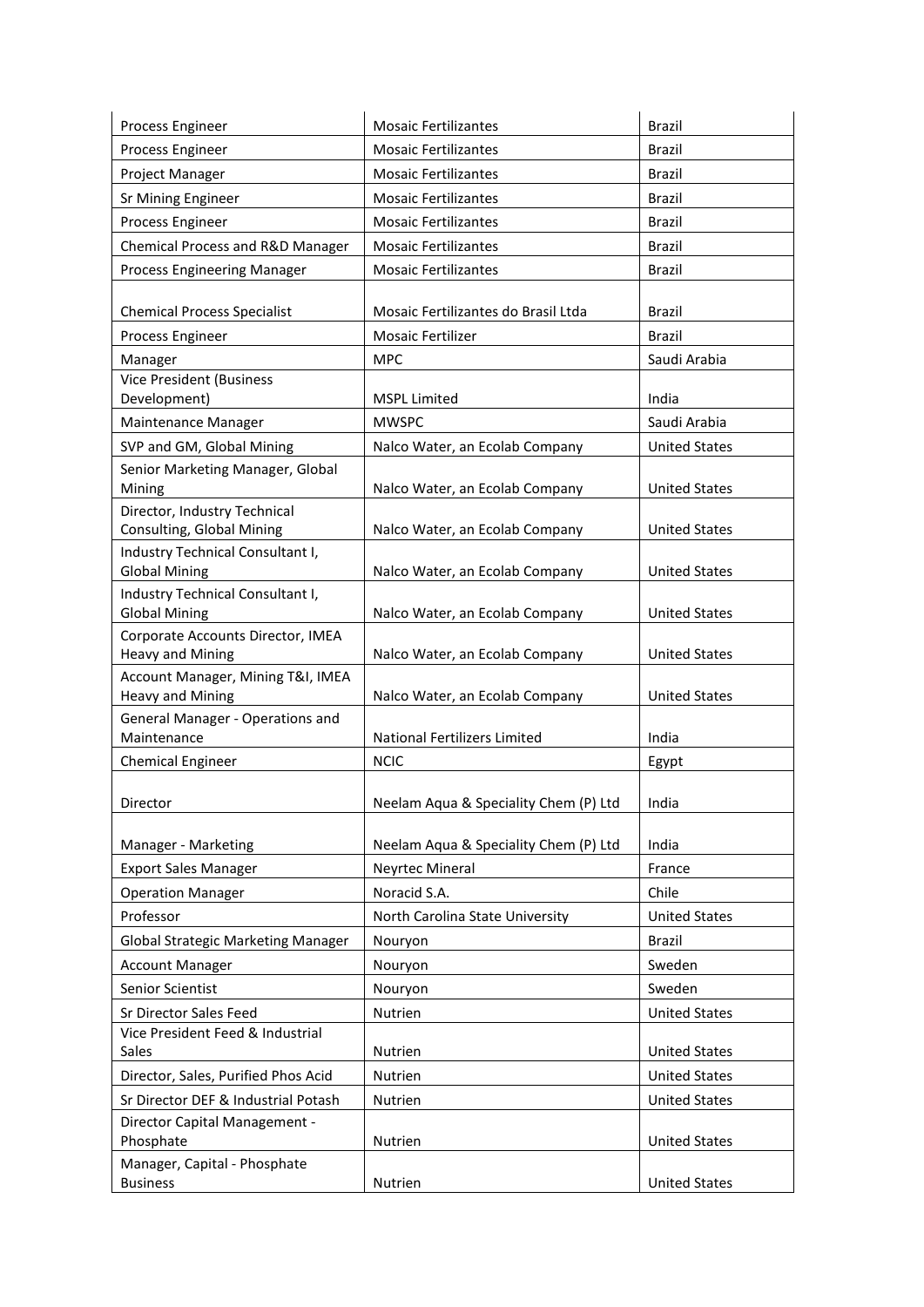| VP, Operations, Phosphate                  | Nutrien        | <b>United States</b> |
|--------------------------------------------|----------------|----------------------|
| Mgr, Planner/Buyer Rainbow Ops             | Nutrien        | <b>United States</b> |
| Superintendent, SPA/Fertilizer             | Nutrien        | <b>United States</b> |
| Engineer                                   | Nutrien        | <b>United States</b> |
| Engineer                                   | Nutrien        | <b>United States</b> |
| Engineer                                   | Nutrien        | <b>United States</b> |
| Superintendent, Purified Acid              | Nutrien        | <b>United States</b> |
| Director, Sales                            | Nutrien        | <b>United States</b> |
| <b>Turnaround Manager</b>                  | Nutrien        | <b>United States</b> |
| Analyst, Business Improvement              | Nutrien        | <b>United States</b> |
| Senior Supervisor, Americus<br>Operations  | Nutrien        | <b>United States</b> |
| <b>Chemical Operations Manager</b>         | Nutrien        | <b>United States</b> |
| Engineer                                   | Nutrien        | <b>United States</b> |
| Supervisor                                 | Nutrien        | <b>United States</b> |
| Engineer                                   | Nutrien        | <b>United States</b> |
| Environmental/Tech Service                 |                |                      |
| Manager                                    | Nutrien        | <b>United States</b> |
| <b>Environmental Specialist</b>            | Nutrien        | <b>United States</b> |
| Supervisor, Environmental                  | Nutrien        | <b>United States</b> |
| Engineer, Environmental                    | Nutrien        | <b>United States</b> |
| Chemist                                    | Nutrien        | <b>United States</b> |
| Operations                                 | Nutrien        | <b>United States</b> |
| Mine Manager                               | Nutrien        | <b>United States</b> |
| Superintendent, Mining                     | Nutrien        | <b>United States</b> |
| Superintendent, Mill                       | Nutrien        | <b>United States</b> |
| Maintenance Manager                        | Nutrien        | <b>United States</b> |
| Engineer                                   | <b>Nutrien</b> | <b>United States</b> |
| Engineer                                   | Nutrien        | <b>United States</b> |
| Superintendent, Maintainence &<br>Engineer | Nutrien        | <b>United States</b> |
| Superintendent, Maintanence &<br>Engineer  | Nutrien        | <b>United States</b> |
| Superintendent, Ops & Engineering          | Nutrien        | <b>United States</b> |
| Supervisor, Production                     | Nutrien        | <b>United States</b> |
| Manager, Eng./Maintanance                  | Nutrien        | <b>United States</b> |
| Manager, Mine Ops                          | Nutrien        | <b>United States</b> |
| Manager, Environmental                     | Nutrien        | <b>United States</b> |
| Manager, Engineering                       | Nutrien        | <b>United States</b> |
| Supt, Chem Ops                             | Nutrien        | <b>United States</b> |
| Supt, Chem Ops                             | Nutrien        | <b>United States</b> |
| Supt, Chem Ops                             | Nutrien        | <b>United States</b> |
| General Supervisor, Maintainence           | Nutrien        | <b>United States</b> |
| Supt, Maintainence                         | Nutrien        | <b>United States</b> |
| Supt, Maintenance                          | Nutrien        | <b>United States</b> |
| Supt, Mine Ops                             | Nutrien        | <b>United States</b> |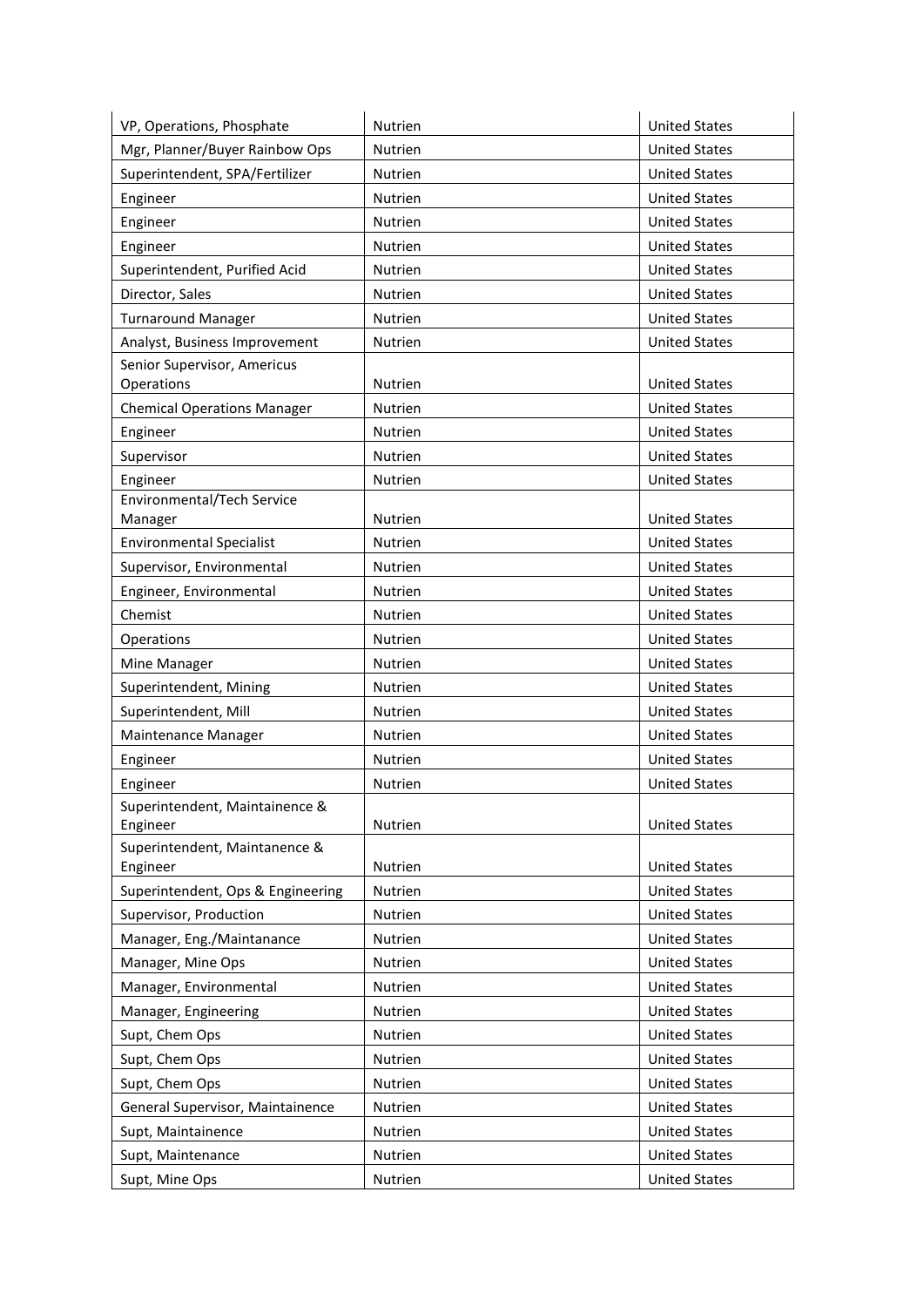| Supt, Mine Ops                                               | Nutrien                          | <b>United States</b> |
|--------------------------------------------------------------|----------------------------------|----------------------|
| Engineer, Production                                         | Nutrien                          | <b>United States</b> |
| Engineer, Production                                         | Nutrien                          | <b>United States</b> |
| Engineer, Production                                         | Nutrien                          | <b>United States</b> |
| Engineer, PSM                                                | Nutrien                          | <b>United States</b> |
| Gen Supervisor, Mine Ops                                     | Nutrien                          | <b>United States</b> |
| Engineer, Production                                         | Nutrien                          | <b>United States</b> |
| Engineer, Maintenance                                        | Nutrien                          | <b>United States</b> |
| Engineer, Maintenance                                        | Nutrien                          | <b>United States</b> |
| Engineer, Maintenance                                        | Nutrien                          | <b>United States</b> |
| Engineer, Maintenance                                        | Nutrien                          | <b>United States</b> |
| Engineer, E/I                                                | Nutrien                          | <b>United States</b> |
| Engineer, Environmental                                      | Nutrien                          | <b>United States</b> |
| Director of Agronomy                                         | Nutrien                          | <b>United States</b> |
| General Supervisor, Production                               | Nutrien                          | <b>United States</b> |
| Engineer, Tech Services                                      | Nutrien                          | <b>United States</b> |
| Manager, Chem Ops                                            | Nutrien                          | <b>United States</b> |
| Superintendent, Ops & Engineering                            | Nutrien                          | <b>United States</b> |
| Senior Director - Phosphates                                 | Nutrien                          | <b>United States</b> |
| Process Engineer                                             | <b>OCP</b>                       | Morocco              |
| Industrial Beyond Associate                                  | <b>OCP</b>                       | Morocco              |
| <b>Operations Efficiency Lead</b>                            | OCP                              | Morocco              |
| Project lead inovation                                       | OCP                              | Morocco              |
| Vice President - Industrial                                  |                                  |                      |
| Development                                                  | <b>OCP</b>                       | Morocco              |
| <b>Strategic Marketing Manager</b>                           | OCP Group                        | Morocco              |
| Director, Market Analysis                                    | <b>OCP NA</b>                    | <b>United States</b> |
| Market Analyst                                               | <b>OCP NA</b>                    | <b>United States</b> |
| <b>Senior Marketing Analyst</b>                              | <b>OCP NA</b>                    | <b>United States</b> |
| Director Strategic Analysis                                  | OCP SA                           | Morocco              |
| <b>BI Analyst</b>                                            | OCP SA                           | Morocco              |
| Vice President                                               | Odyssey Marine Exploration, Inc. | <b>United States</b> |
| <b>Chief Operations Officer</b>                              | Odyssey Marine Exploration, Inc. | <b>United States</b> |
| Manager of Minerals Research                                 | Odyssey Marine Exploration, Inc. | <b>United States</b> |
| Project manager                                              | <b>ORANO MINING</b>              | France               |
| Vice President - BL Metals and<br><b>Chemical Processing</b> | Outotec GmbH & Co. KG            | Germany              |
| Sales Director, BL MCP                                       | Outotec GmbH & Co. KG            | Germany              |
| Director, PG Sulphuric Acid                                  | Outotec GmbH & Co. KG            | Germany              |
| <b>Assistant Metals &amp; Chemical</b>                       |                                  |                      |
| Processing; BL MCP Marketing                                 |                                  |                      |
| Coordinator                                                  | Outotec GmbH & Co. KG            | Germany              |
| Senior Sales Manager - MCP                                   | Outotec Pty Ltd                  | Australia            |
| Process Engineer                                             | Pakarab Fertilizers              | Pakistan             |
| Process Engineer Urea & Utilities-E                          | Pakarab Fertilizers Limited      | Pakistan             |
| <b>E&amp;I Responsible</b>                                   | Pakistan Maroc Phosphore         | Morocco              |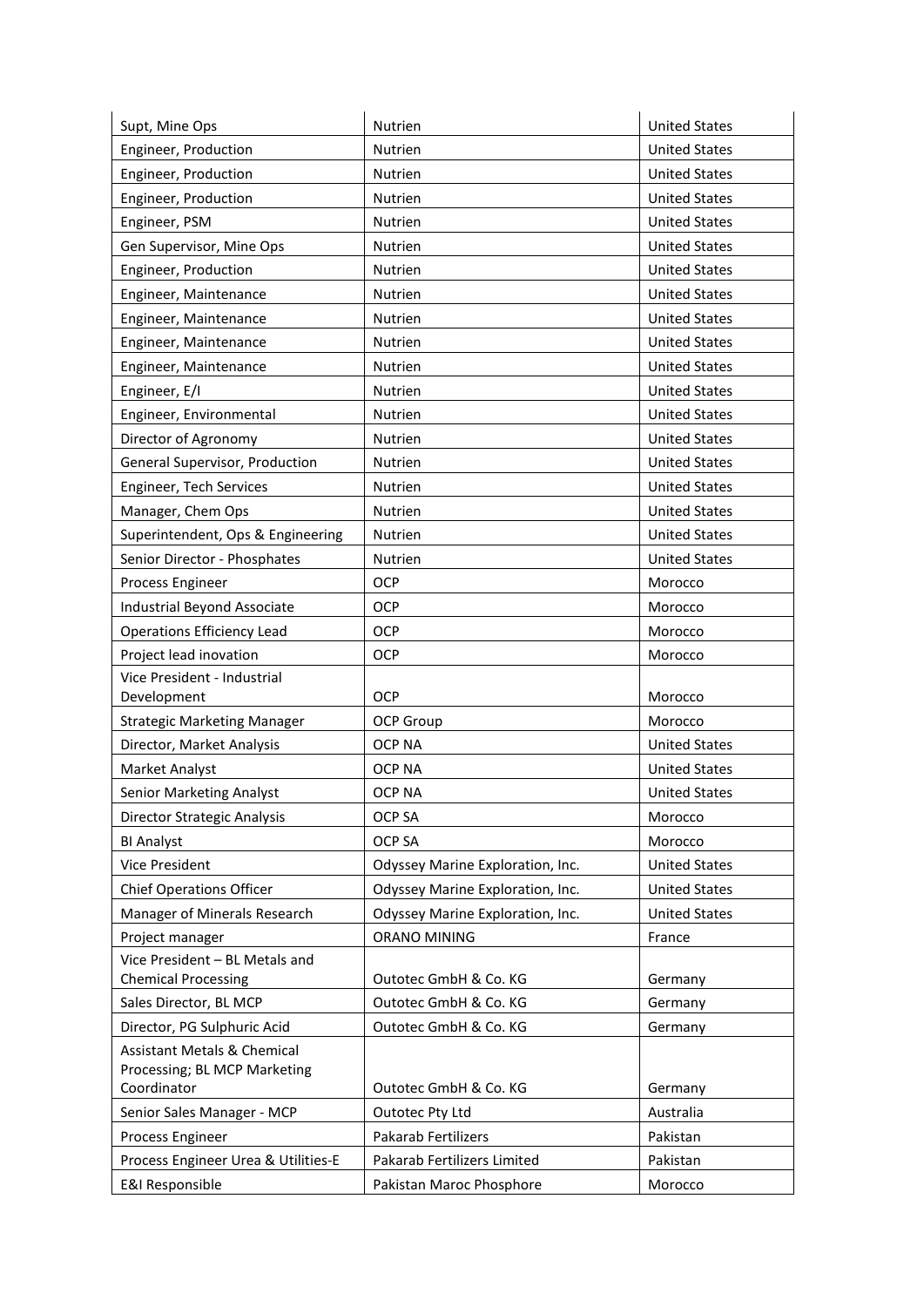| <b>Production Engineer</b>                    | Pakistan Maroc Phosphore             | Morocco              |
|-----------------------------------------------|--------------------------------------|----------------------|
| <b>Responsable Operations</b>                 | Pakistan Maroc Phosphore S.A.        | Morocco              |
| Responsable Mecanique                         | Pakistan Maroc Phosphore, S.A.       | Morocco              |
|                                               |                                      |                      |
| <b>Chemical Engineer</b>                      | Pakistan Maroc Phosphore, S.A. (PMP) | Morocco              |
| <b>Commercial Director</b>                    | PegasusTSI Inc                       | <b>United States</b> |
| Senior Business Development<br>Manager        | PegasusTSI Inc                       | <b>United States</b> |
| Manager of Process Engineering                | PegasusTSI Inc                       | <b>United States</b> |
| <b>General Manager</b>                        | PegasusTSI Inc                       | <b>United States</b> |
| President                                     | PegasusTSI Inc                       | <b>United States</b> |
| NPK-1 Plant Manger                            | Petrokemija d.d.                     | Croatia              |
|                                               |                                      |                      |
| <b>Assistant Production Manager</b>           | Petrokemija Plc, Fertilizer Company  | Croatia              |
| CEO                                           | Phosphate International              | Australia            |
| <b>General Manager</b>                        | Phosphea                             | France               |
| Head of Manufacturing and Suuply              | Phosphea                             | France               |
| CEO                                           | Phospholutions, Inc.                 | <b>United States</b> |
| postdoctoral researcher                       | Polytechnique Montréal               | Canada               |
| Project Manager                               | Prayon S.A                           | Belgium              |
| Project Manager                               | Prayon S.A                           | Belgium              |
| Senior Project Manager                        | Prayon S.A                           | Belgium              |
| Project Manager                               | Prayon S.A                           | Belgium              |
| <b>General Manager</b>                        | Prayon S.A.                          | Belgium              |
| <b>Head of Business Development</b>           | Prayon S.A.                          | Belgium              |
| Process Engineer                              | Prayon S.A.                          | Belgium              |
| Senior Process Engineer                       | Prayon S.A.                          | Belgium              |
| <b>Operations Manager PRT</b>                 | Prayon S.A.                          | Belgium              |
| Senior Process Engineer                       | Prayon S.A.                          | Belgium              |
| Process Engineer                              | Prayon S.A.                          | Belgium              |
| Process Engineer                              | Prayon S.A.                          | Belgium              |
| Process Manager                               | Prayon S.A.                          | Belgium              |
| Process & Energy Manager                      | Prayon S.A.                          | Belgium              |
| Chief Technology Officer                      | Prayon S.A.                          | Belgium              |
| Directeur Research, Technology &              |                                      |                      |
| Growth                                        | Prayon S.A.                          | Belgium              |
| R&D Director                                  | Prayon S.A.                          | Belgium              |
| Senior Research Associate                     | Prayon S.A.                          | Belgium              |
| Senior Research Associate                     | Prayon S.A.                          | Belgium              |
| <b>Business Development Manager</b>           | Prayon S.A.                          | Belgium              |
| <b>Business Development Engineer</b>          | Prayon S.A.                          | Belgium              |
| <b>HCI Based Processes Technology</b><br>Lead | Prayon S.A.                          | Belgium              |
| Student preparing his thesis                  | Prayon S.A.                          | Belgium              |
| <b>General Manager</b>                        | Prayon S.A.                          | Belgium              |
| <b>Communication Advisor</b>                  | Prayon S.A.                          |                      |
|                                               |                                      | Belgium              |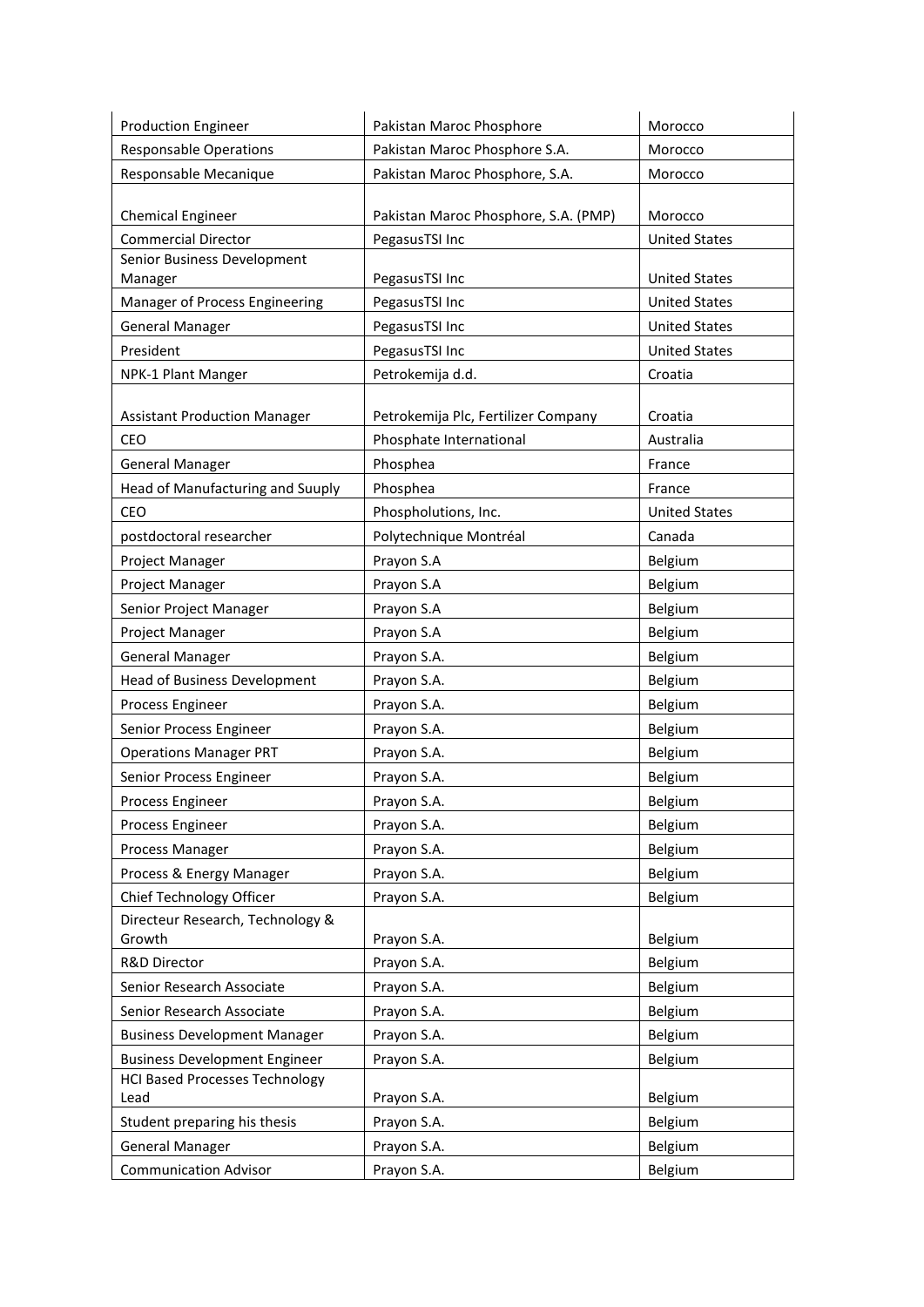| <b>Commercial Assistant</b>                                        | Prayon S.A.                              | Belgium              |
|--------------------------------------------------------------------|------------------------------------------|----------------------|
| Regional Sales Manager Europe -                                    |                                          |                      |
| Canada - Australia                                                 | <b>Real Time Instruments</b>             | Australia            |
| Regional Sales Manager Africa -<br>South America - North America - |                                          |                      |
| China                                                              | <b>Real Time Instruments</b>             | Australia            |
| Regional Sales Manager Asia Pacific-                               |                                          |                      |
| Russia                                                             | <b>Real Time Instruments</b>             | Australia            |
| RefComm                                                            | RefComm                                  | <b>United States</b> |
|                                                                    | Roullier                                 | France               |
| <b>Engineer Technical Department</b>                               | Rustavi Azot JSC                         | Georgia              |
| Analyst                                                            | <b>SABIC</b>                             | Singapore            |
|                                                                    |                                          |                      |
| <b>International Business Sales Director</b>                       | Servicios Profesionales Vimison SA de CV | Mexico               |
| Project Engineer                                                   | Sgl Carbon                               | France               |
| Analyst                                                            | Shanghai JC Intelligence Co., Ltd        | China                |
| <b>Business Development Manager -</b>                              |                                          |                      |
| Americas/Oceania                                                   | <b>Shell Sulphur Solutions</b>           | Brazil               |
| Strategic Industry Manager-                                        |                                          |                      |
| Chemicals, Petrochemicals,<br>Refineries                           |                                          |                      |
|                                                                    | SICK spol. s r.o.                        | Czech Republic       |
| Director Mine Engineering                                          | <b>SOFRECO</b>                           | France               |
| Head of Industry Department                                        | <b>SOFRECO</b>                           | France               |
| Global Director, Fertilizer                                        | <b>Solex Thermal Science</b>             | Canada               |
| <b>Global Sales Director</b>                                       | <b>Solex Thermal Science</b>             | Canada               |
| Global Director, Food Products                                     | <b>Solex Thermal Science</b>             | Canada               |
| <b>DGM Production</b>                                              | <b>SPIC</b>                              | India                |
| Principal Consultant, Project<br>Management & Resource Geology     | <b>SRK Consulting Ltd</b>                | United Kingdom       |
| Deputy Manager-Mechanical                                          | <b>Sterlite Copper</b>                   | India                |
| Deputy Manager                                                     | <b>Sterlite Copper</b>                   | India                |
| Associate Manager                                                  | <b>Sterlite Copper Limited</b>           | India                |
| Manager                                                            | Sterlite Industries                      | India                |
| <b>Business Development Manager</b>                                | Sulzer                                   | Belgium              |
| Advance Engineering & Product                                      |                                          |                      |
| Portfolio Manager                                                  | Sulzer                                   | Belgium              |
| Head of Sales, SEA                                                 | Sulzer                                   | Singapore            |
| <b>Regional Sales Manager</b>                                      | Sulzer                                   | France               |
| Head of Segment - Fertilizers,                                     |                                          |                      |
| Metals, Mining and CPI                                             | <b>Sulzer Pumps</b>                      | United Kingdom       |
| Product Manager, Process Pumps &                                   |                                          |                      |
| <b>Specialty Pumps</b>                                             | Sulzer Pumps Finland Oy                  | Finland              |
| Product Line Manager, Agitators                                    | Sulzer Pumps Sweden AB                   | Sweden               |
| CTO / Senior Chemist                                               | Susphos BV                               | Netherlands          |
| Program Manager                                                    | Sustainable Phosphorus Alliance          | <b>United States</b> |
| <b>Research Scientist</b>                                          | Tallinn University of Technology         | Estonia              |
| General Manager - Technology                                       | TechnipFMC                               | India                |
| <b>Operations Manager</b>                                          | Technophos SA                            | <b>Bulgaria</b>      |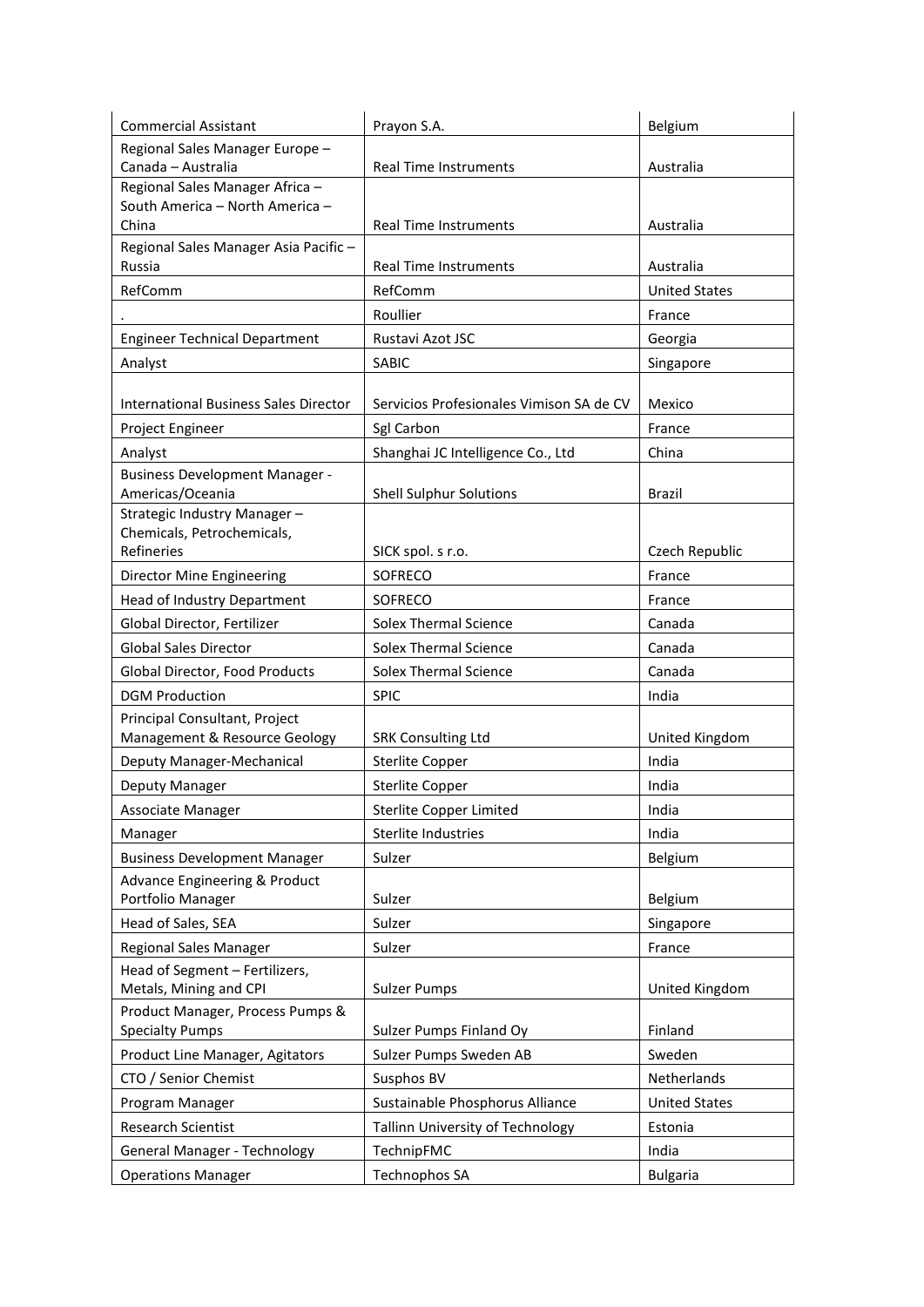| Senior Consultant TECNOAGRO &                                       |                                      |                      |
|---------------------------------------------------------------------|--------------------------------------|----------------------|
| Post-graduate Professor, University                                 |                                      |                      |
| of Buenos Aires r,                                                  | <b>TECNOAGRO</b>                     | Argentina            |
| Project Manager                                                     | Tenova Advanced Technologies Ltd     | Israel               |
| Sulphate and Phosphates                                             |                                      |                      |
| Technologies                                                        | thyssenkrupp Industrial Solutions AG | Germany              |
| Head of Process Group Sulphuric &<br>Phosphoric Acid                | thyssenkrupp Industrial Solutions AG | Germany              |
| Senior Process Engineer Phosphoric<br>Acid                          | thyssenkrupp Industrial Solutions AG | Germany              |
| Senior Process Engineering                                          |                                      |                      |
| Phosphoric Acid                                                     | thyssenkrupp Industrial Solutions AG | Germany              |
| Process Engineer Phosphoric Acid                                    | thyssenkrupp Industrial Solutions AG | Germany              |
| Phosphates Sales Director                                           | <b>Timab Industries</b>              | France               |
| Area Sales Manager Europe, MENA,                                    |                                      |                      |
| India                                                               | <b>TOMRA Sorting GmbH</b>            | Germany              |
| Area Sales Engineer Europe, MENA,<br>India                          | <b>TOMRA Sorting GmbH</b>            | Germany              |
| COO                                                                 | TreaTech Sàrl                        | Switzerland          |
|                                                                     |                                      | France               |
| University Professor (Retired)<br>Canada Research Chair in Resource | Université d'Orléans (France)        |                      |
| Recovery and Bioproducts<br>Engineering, and Assistant Professor    | Université Laval                     | Canada               |
| Product Sales Manager, Filtration                                   | Valmet Technologies, Inc.            | Portugal             |
| Sales Manager                                                       | Veolia                               | Spain                |
| Project Manager - Ammaroo                                           |                                      |                      |
| Phosphate Project                                                   | <b>Verdant Minerals</b>              | Australia            |
| Project Director                                                    | <b>Verdant Minerals</b>              | Australia            |
| <b>Managing Director</b>                                            | Verdant Minerals Ltd                 | Australia            |
| <b>Acid Plant Specialist</b>                                        | <b>Verdant Minrerals</b>             | Australia            |
| <b>Product Manager</b>                                              | Verder Scientific Benelux            | Belgium              |
| <b>Product Manager</b>                                              | <b>Weir Minerals</b>                 | Mexico               |
| Sales Manager                                                       | <b>Weir Minerals</b>                 | <b>United States</b> |
| <b>Business Development Manager</b>                                 | <b>Weir Minerals</b>                 | <b>United States</b> |
| Sales Engineer                                                      | <b>Weir Minerals</b>                 | <b>United States</b> |
| Service Manager                                                     | <b>Weir Minerals</b>                 | <b>United States</b> |
| <b>New Product Manager</b>                                          | <b>Weir Minerals</b>                 | <b>United States</b> |
| Director                                                            | Willem Schipper Consulting           | Netherlands          |
| Sales Manager                                                       | World Fertilizer                     | United Kingdom       |
| Deputy Editor                                                       | World Fertilizer                     | United Kingdom       |
| Senior Rotating Equipment Engineer                                  | Yara                                 | Belgium              |
| <b>Head of Process Engineering</b>                                  | Yara Belgium                         | Belgium              |
| <b>Technology Manager NPK</b>                                       | Yara Belgium SA                      | Belgium              |
| Process Engineer                                                    | Yara Belgium SA                      | Belgium              |
| Principle Engineer/Project Manager                                  | Yara International                   | Norway               |
| Process Engineer                                                    | Yara International ASA               | Belgium              |